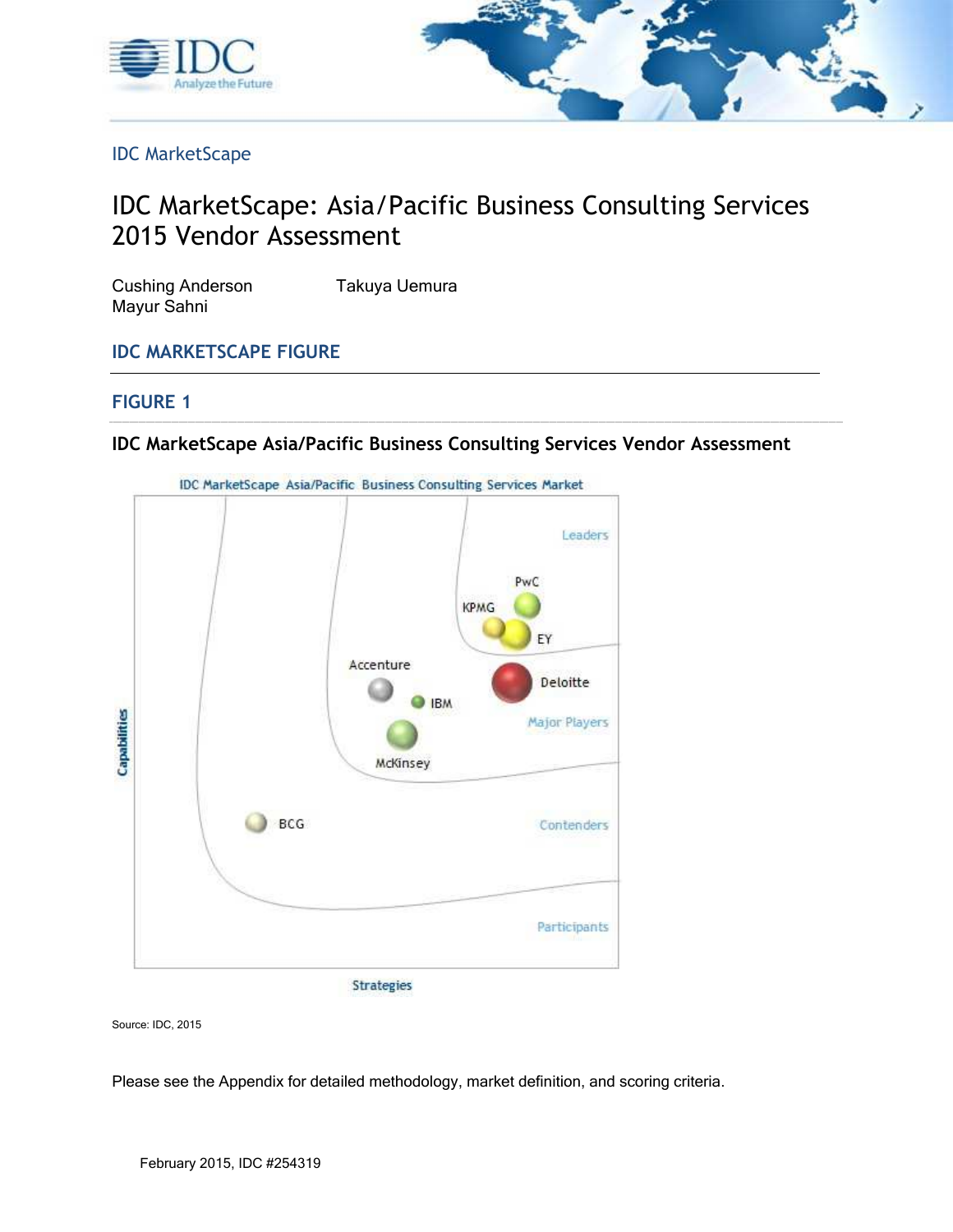#### **IDC OPINION**

This IDC study represents the vendor assessment model called IDC MarketScape. This research is a quantitative and qualitative assessment of the characteristics that explain a vendor's current and future success in the marketplace. This study assesses the capability and business strategy of many of the leading business consulting firms. This evaluation is based on a comprehensive framework and set of parameters expected to be most conducive to success in providing business consulting services during both the short term and the long term. A significant and unique component of this evaluation is the inclusion of business consulting buyers' perception of both the key characteristics and the capabilities of these consulting providers. As one would expect of market leaders, overall, these firms performed very well on this assessment. Key findings include:

- In Asia/Pacific, consulting providers are generally considered quite capable with regard to the critical capabilities of meeting the project timeline, providing high-quality staff and services, leveraging change and innovation that produces results for the client, and integrating appropriate technologies to produce results. They are also considered very capable when asked to help clients expand into new markets/geographies, identify and implement options for growth, and reduce costs.
- Surprisingly, this evaluation discovered that generally enterprises are disappointed with the consulting provider's ability to manage risk during the engagement — an essential component of many projects. Consultants were also not as strong at helping evolve to use "digital" approaches to improving products and services or improving operations. This is in spite of the importance Asian firms place on this issue and the effort most consulting providers have expended to improve their digital capabilities during the past couple of years.

#### **IDC MARKETSCAPE VENDOR INCLUSION CRITERIA**

This research includes analysis of the five largest business consulting firms and additional firms with broad portfolios spanning IDC's research coverage and with global or regional importance. This assessment is designed to evaluate the characteristics of each firm — as opposed to its size or the breadth of its services. It is conceivable, and in fact the case, that specialty firms can compete with multidisciplinary firms on an equal footing. As such, this evaluation should not be considered a "final judgment" on the firms to consider for a particular project. An enterprise's specific objectives and requirements will play a significant role in determining which firms should be considered as potential candidates for an engagement.

#### **ESSENTIAL BUYER GUIDANCE**

Business requirements demand solutions that work holistically within an enterprise. These solutions are often complex and require multiple domains of expertise and stakeholders from a variety of areas to ensure success. As a result, consulting projects are often complex. To maximize value and minimize disruption, enterprise leaders must:

- Ensure a project is strategically valuable (be sure of full organizational commitment).
- Create visible links between project strategy and "business execution."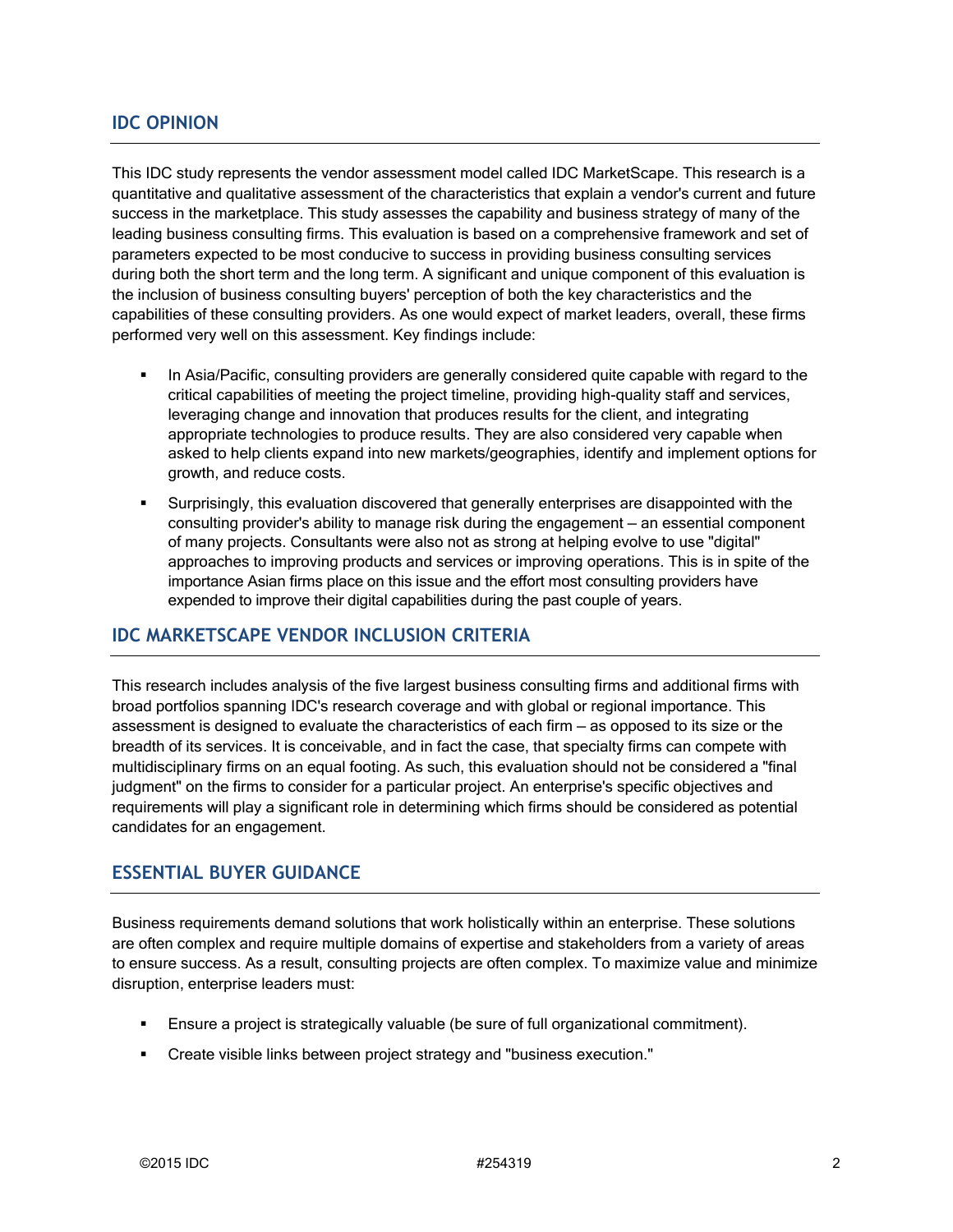- Integrate all impacted LOBs throughout the project to ensure stakeholder needs are fully satisfied.
- Anticipate and address the common obstacles to successful consulting projects. These include:
	- **Scope creep,** which can undermine focus and increase cost of projects
	- **Organizational change,** which is often underestimated, especially as project scope or complexity increases
	- **Insufficient internal resources** assigned to the project, which decreases project awareness of interdependent issues and increases reliance on external consultants for critical, interlock activities

#### **VENDOR SUMMARY PROFILES**

This section briefly explains IDC's key observations resulting in a vendor's position in the IDC MarketScape. While every vendor is evaluated against each of the criteria outlined in the Appendix, the description here provides a summary of each vendor's strengths and challenges.

#### **Accenture**

According to IDC analysis and buyer perception, Accenture is an IDC MarketScape Major Player for business consulting in Asia/Pacific.

Accenture offers a broad array of management consulting services and has deep expertise in key industries, helping its clients dig into their issues, explore the opportunities they have, and define an outcome in economic and stakeholder terms that help drive their business forward and deliver results. In other words, Accenture sees itself as a strategic and operational management consultant willing to pursue a number of innovative value-based approaches with its clients tied to realize results. As of September 2014, Accenture had more than 318,000 employees, with growth that appears to be well distributed by geography.

Accenture's management consulting capabilities are found primarily within the Accenture Strategy growth platform, established in January 2014, and the company's industry operating groups. Accenture Strategy is responsible for the development and delivery of business, technology, and operational strategy consulting. Business strategy includes business innovation, digital business strategy, enterprise transformation, manufacturing strategy, mergers and acquisitions (M&As), and sustainability services. Technology strategy comprises enterprise architecture and application strategy and information technology (IT) strategy. Operational strategy includes CFO and enterprise value, sales and customer service (CRM), talent and organization, and operations. Accenture is also active in risk management consulting, a service offering that predominantly serves the financial services sector.

With the establishment of Accenture Strategy, Accenture has created a smaller and more agile strategy consulting organization of more than 8,000 employees. The delivery of operational consulting projects is now provided through the company's five industry operating groups: communications and high tech, financial services, health and public services, resources (energy, utilities, chemicals, and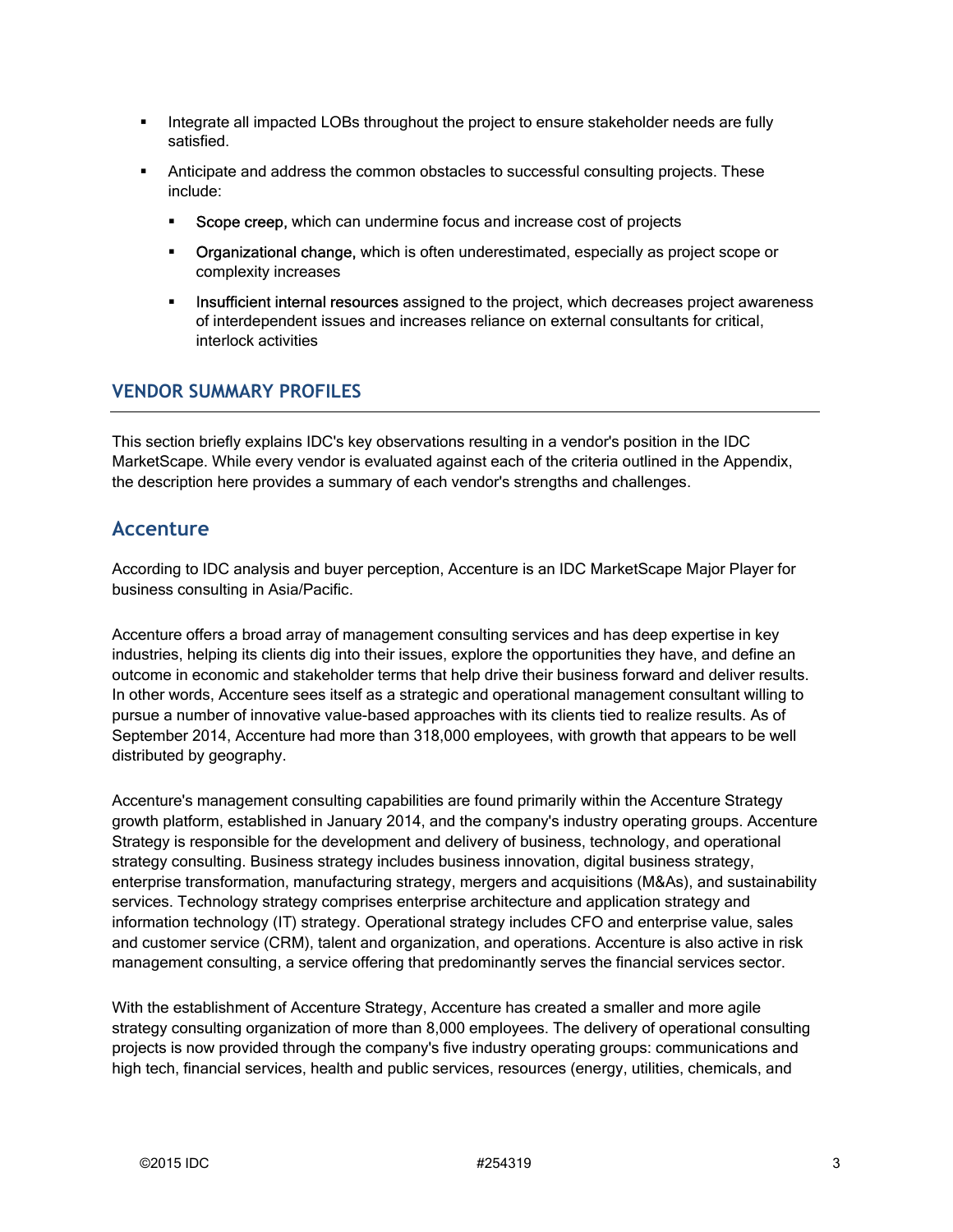metals and mining), and products (industrial manufacturing, CPG, retail, healthcare, automotive, and transportation). These are specialized teams that provide industry-specific management consulting services, which draw from Accenture's functional service areas but are customized and adapted to each industry.

The changes introduced by Accenture will help support the company's portfolio of over 40 industry business services — end-to-end solutions that combine consulting, technology, and outsourcing capabilities. These asset-rich solutions and services are designed to address particular sector requirements, such as more efficient mortgage processing or accelerating pharmaceutical R&D.

Accenture Strategy develops and scales specific and differentiating skills within its Capability Network. This incorporates a client-facing Global Talent and Innovation Network, which provides capabilities in high-demand areas, such as sourcing, procurement, and analytics, from a growing number of regional centers around the world — this satisfies client demand for consulting to be provided at speed and at scale. These are backed up by Accenture's innovation centers, centers of excellence, approaches, and assets that are both function and industry focused.

Accenture Interactive, the company's marketing and digital marketing services practice, and Accenture Analytics are now housed in the newly formed Accenture Digital, along with mobility consulting and delivery. The Accenture Strategy and Accenture Digital growth platforms work closely with the other two growth platforms — Technology and Outsourcing.

Knowledge sharing and resource allocation are strong assets within Accenture, largely driven by the unified construct across all of Accenture's growth platforms. The singular approach makes working with the firm easier for clients and helps strengthen client relationships.

Accenture credits its ability to focus research and expertise on key and emerging markets to the renewed growth of the firm across the full spectrum of its business as well as in all geographic areas. Examples of research published in 2014 include Accelerating Europe's Comeback: Digital Opportunities for Competitiveness and Growth. A continued focus on functional issues was addressed through publications including The CFO as Architect of Business Value: Delivering Growth and Managing Complexity, Thriving on Volatility: Accenture Global Operations Megatrends Study, and Leadership Imperatives for an Agile Business. Accenture's emphasis on execution and delivering measurable value is exemplified in the growing number of value-based arrangements. For instance, Accenture worked with Michelin to improve its inventory performance, helping consolidate the supplier base and recode hundreds of thousands of spare parts. The 100% value-based arrangement also rewarded Accenture against KPIs for achieving knowledge transfer goals once the process changes had been implemented.

#### *Strengths*

Accenture is regarded among clients in the Asia/Pacific region as among the best firms for directly improving overall commercial performance and leveraging staff appropriately.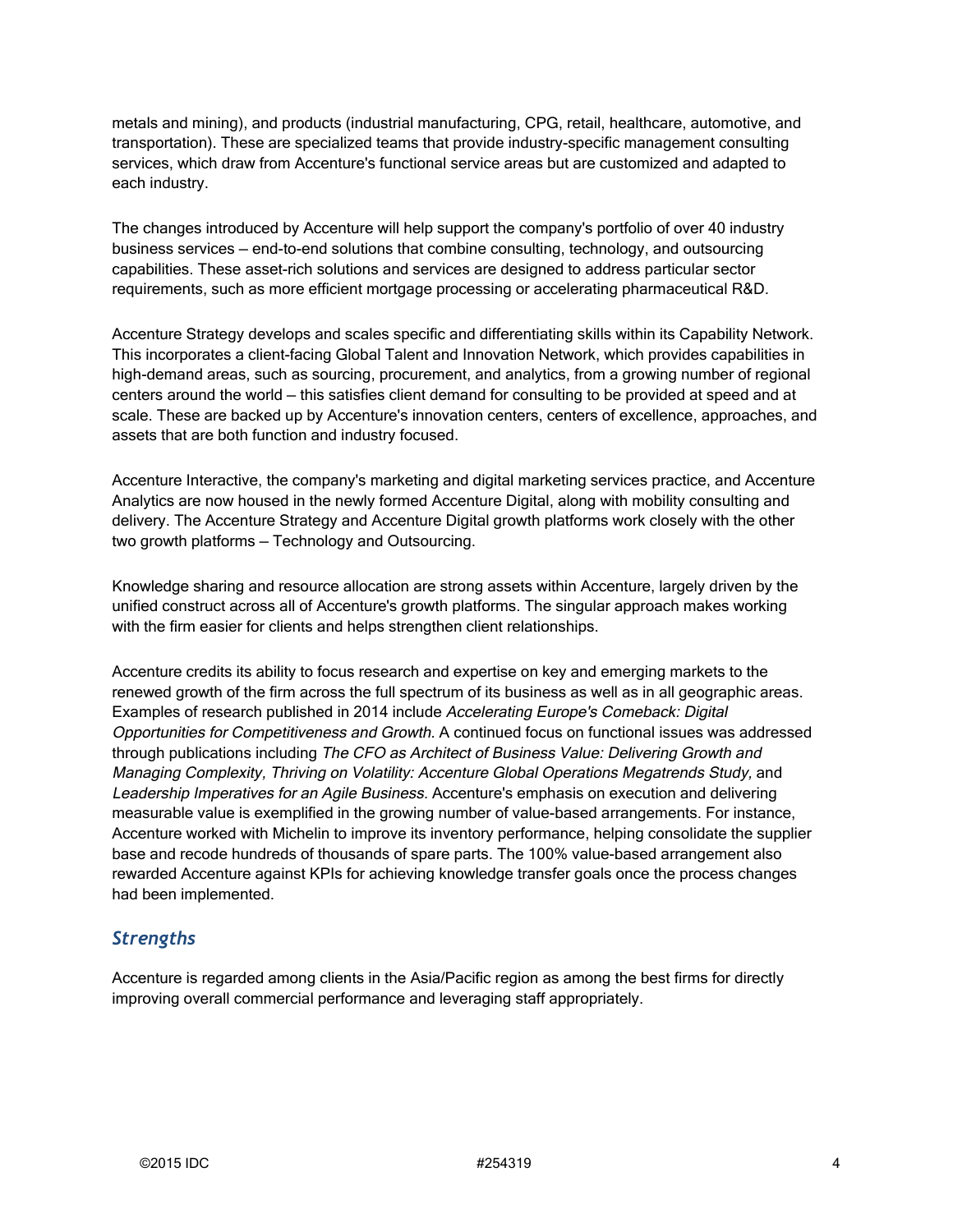#### *Challenges*

Conversely, customer perception is that Accenture needs improvement when it comes to helping customers manage risk, reduce costs, and create a more efficient business. When on an engagement, Accenture should improve the impression that its teams can recommend changes that produce results, deliver innovation, and provide maximum value on a project.

## **Boston Consulting Group**

According to IDC analysis and buyer perception, Boston Consulting Group (BCG) is an IDC MarketScape Contender for business consulting in Asia/Pacific.

BCG, employing 4,400 consultants, is among the most globally recognized strategy consulting firms. BCG organizes its capabilities into corporate development, corporate finance, operations, strategy, marketing and sales, information technology, and organization, with other areas of focus including innovation, turnaround, transformation, postmerger integration, globalization, sustainability, managing in a slow-growth economy, and growth. The industries served by BCG include automotive, biopharmaceuticals, consumer products, energy and environment, engineered products and project business, financial institutions, insurance, media and entertainment, medical devices and technology, healthcare payers and providers, metals and mining, private equity, process industries, public sector, retail, technology and software, telecommunications, transportation, travel and tourism, and social impact. BCG is credited with pioneering a number of strategy frameworks for the management consulting industry as BCG's focus on conceptual, strategic thinking has yielded ideas that have become classics of strategy, including the experience curve, time-based competition, sustainable growth, and total shareholder value — concepts that many organizations have leveraged to improve their competitive positions.

BCG has remained a large strategy firm that still mainly focuses on strategy rather than also building a large operations practice around which it can bundle strategy services. The firm does have some operational capabilities, particularly around the supply chain management element of postmerger integration work.

Research published by BCG is based on survey findings and typically delves deeply into either a specific industry's business concern or regionally specific business issues, recently with a significant focus on emerging economies. Publications in 2010 that illustrate the depth and far-reaching impact BCG addresses include What's Next for Alternative Energy?, Big Prizes in Small Places: China's Rapidly Multiplying Pockets of Growth, and Winning in Emerging-Market Cities: A Guide to the World's Largest Growth Opportunity. BCG is recognized for expanding its deep regional insights in emerging economies supported by investments and proprietary resources, including BCG's China Center for Consumer and Customer Insight.

As a company culture, BCG grows organically. Geographic areas of expansion for BCG in 2011 included Morocco, Africa; Istanbul, Turkey; and Canberra, Australia (sites of three new offices for BCG). Another area of growth for BCG is focusing on public issues and financial services clients. In Mexico and Latin America, BCG has been aggressive in preparing services around IFRS compliance by training staff and reducing services costs.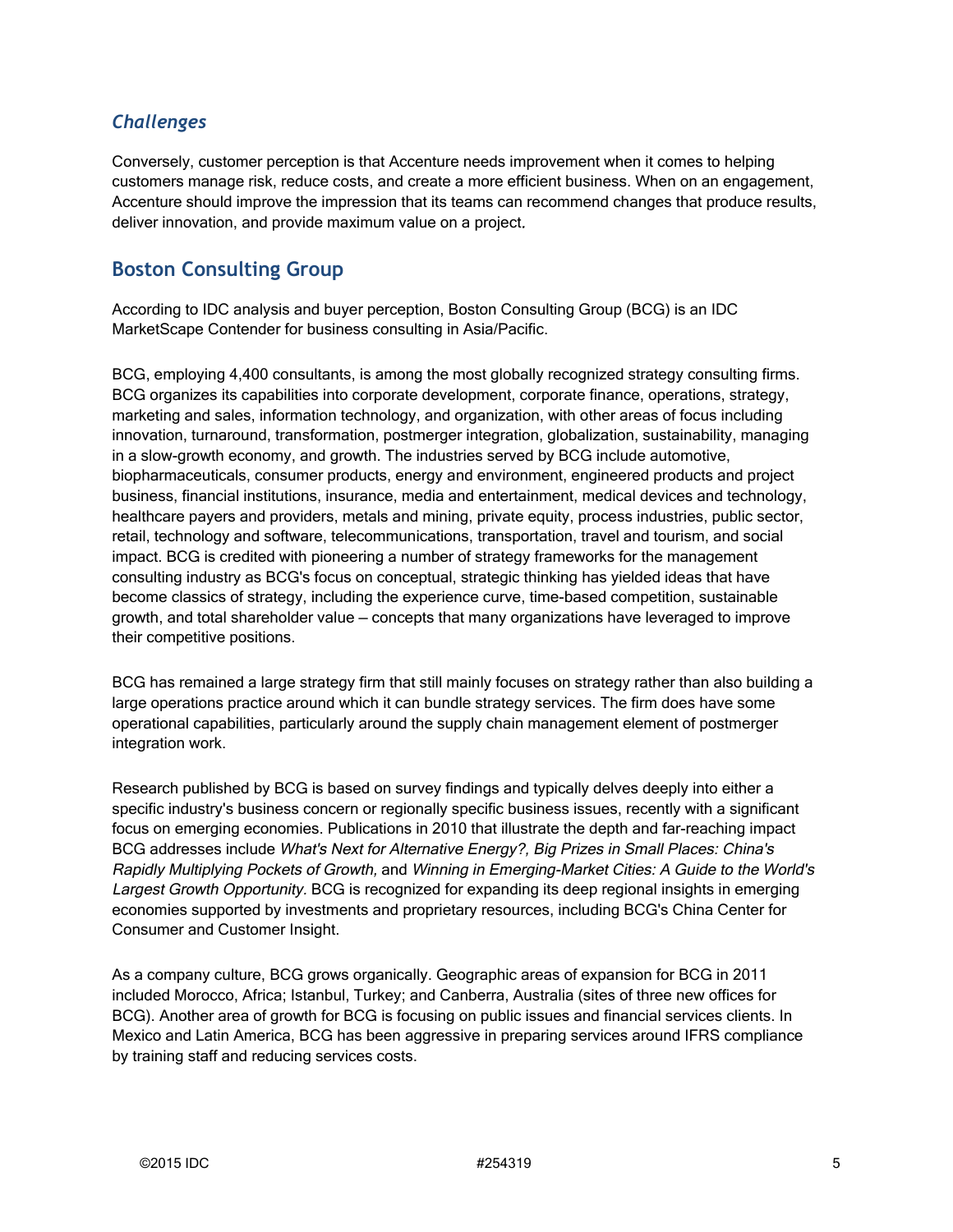### *Strengths*

Among clients in the Asia/Pacific region, BCG is regarded as the strongest firm for integrating appropriate technologies into an engagement. BCG is further considered to be one of the best at providing high-quality service, as well as the necessary spectrum of IT consulting services.

#### *Challenges*

In identifying opportunities for improvement, clients believe BCG must improve its ability to help them reduce costs, transform processes, and improve operational efficiency. When on an engagement, BCG must also strive to improve the perception that it can integrate its project team with the client's, provide functional or technical insights, and recommend changes or innovations that produce results.

#### **Deloitte**

According to IDC analysis and buyer perception, Deloitte is an IDC MarketScape Major Player for business consulting in Asia/Pacific.

Deloitte offers capabilities that span strategy and operations, human capital, technology, outsourcing, finance, risk and cybersecurity, legal, and tax and assurance. Deloitte has a base of 210,400 practitioners — of which 54,000 are newly acquired talent. Deloitte maintains offices in 150+ countries.

Deloitte has explicitly stated its continued focus on and commitment to its core businesses which its clients expect and demand, but the firm is also rapidly evolving and innovating ahead of the industry to align against its clients' emerging needs driven by increasing complexity, speed of change, and unprecedented disruption. Over the past year, Deloitte has made the following investments in its business:

- New solutions: Deloitte is focused on delivering high client impact solutions that respond to big trends and leverage digital. One of the key ways Deloitte does this is via its Integrated Marketing Offerings (IMO) that take advantage of the firm's depth and breadth, industry insight, and geographic reach. Recent new IMO offerings include Digital, Crisis Management, and City Solutions.
- **New collaborations:** Deloitte is creating alliances and partnering with innovators in areas such as digital, crowdsourcing, 3D printing, and artificial intelligence. These alliances help Deloitte better sense, create, and develop new opportunities for clients. Example partnerships include 10EQS, 3D Systems, FutureWorld, Guavus, Kaggle, London Business School, the MIT Media Lab, and Singularity University.
- New acquisitions: In its last reported fiscal year 2014, Deloitte successfully completed 25 strategic acquisitions and made 27 significant team hires in both developed and priority markets, as well as industry and priority capability areas. Deloitte is focused on acquiring assets of strategic importance such as social, mobile, cloud, analytics, legal, strategy, cyber, and risk.
- New models: Deloitte is also focused on delivering "faster time to value" for its clients, diversifying its delivery model through product- and subscription-based businesses. Deloitte predicts that by 2020, at least 15—20% of its revenue will be associated with new services,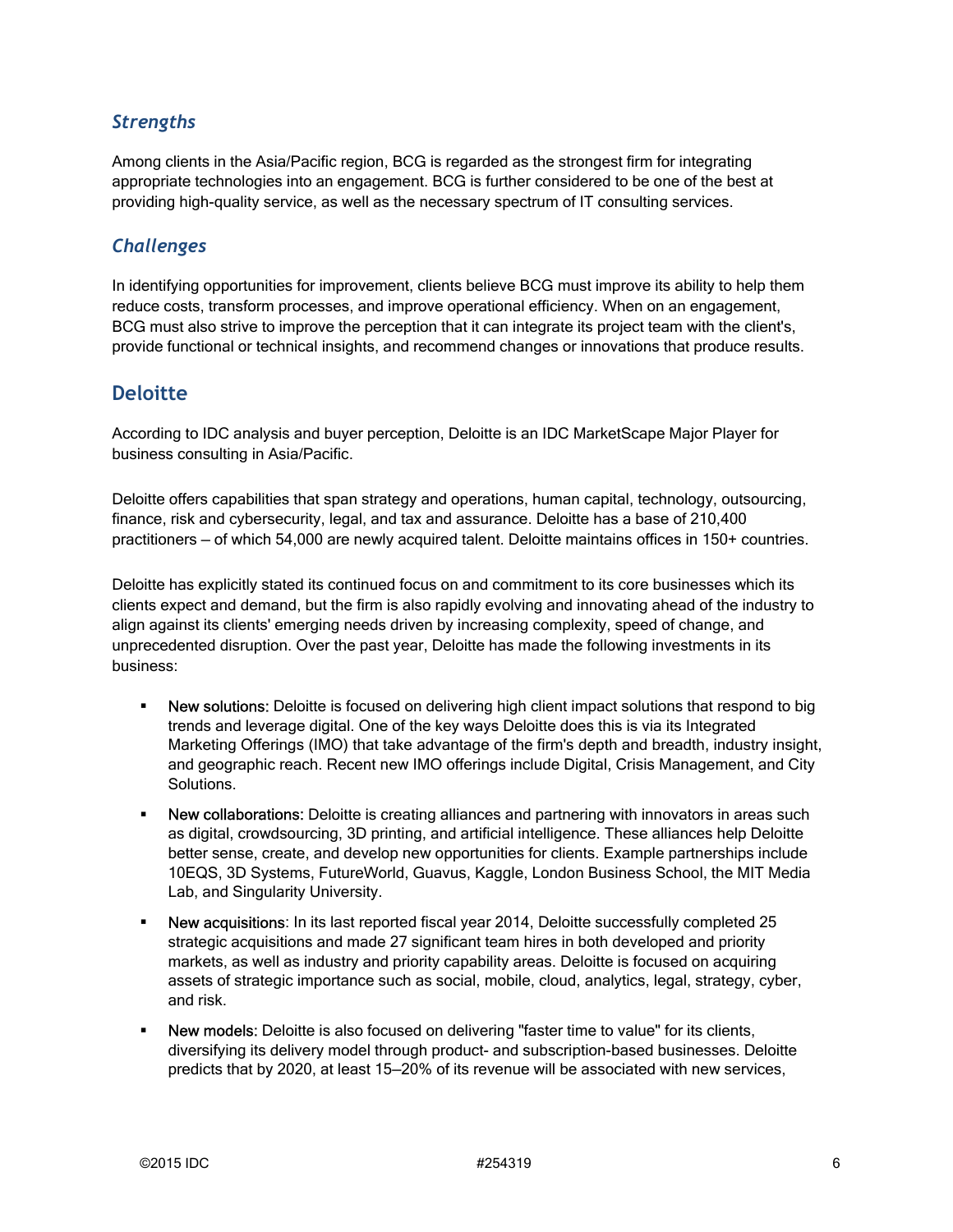solutions, or delivery models. Examples include Deloitte Analytics, Bersin by Deloitte, and ConvergeHEALTH. Deloitte also moved its Innovation Centers under the single brand of "Deloitte Greenhouses." Greenhouses are flexible, physical, interactive environments, geared to solving clients' most challenging issues in new and highly accelerated ways. Deloitte has Greenhouses in nine countries, with a further four coming online soon.

Deloitte has industry specialties in major sectors, including consumer business and transportation, energy and resources, financial services, life sciences and healthcare, manufacturing, public sector, real estate, technology, and media and telecommunications. Deloitte continues to evolve its industry model, serving 30 micro-industry sectors across capabilities and geographies.

Deloitte is recognized as an employer of choice, as evidenced by its recognition in many independent rankings in North and South America, Europe, the Middle East, and Asia. Deloitte is known for promoting flexibility and customization for each individual employee's career path via its Mass Career Customization (MCC) program and its development and adoption of the corporate lattice career model where employees no longer move up and out in the antiquated "corporate ladder" structure but move more fluidly and flexibly throughout the organization as desire and demand require. Deloitte has also made significant investments in training and education for its employees with Deloitte University, a state-of-the-art leadership development center near Dallas, Texas. Deloitte University served more than 63,000 Deloitte professionals from 81 countries over the past year. This year Deloitte added campuses in Europe and Asia/Pacific.

Deloitte recently laid out its new Strategy 2020 aided by the assets of its Monitor acquisition. Deloitte has set out the following strategic choices that serve as guidelines for its future actions and build on Deloitte's traditional strengths, including:

- **Clients first**
- **Focus on capability depth**
- **Making big bets on big disruptors**
- **•** Commitment to people, brand, and culture

As with the other "Big Four," Deloitte does not provide consulting services to its audit or attest clients but does benefit from the strong client relationships it has established with audit customers.

### *Strengths*

Among clients in the Asia/Pacific region, Deloitte is seen as the most capable of all firms at integrating risk awareness within other consulting engagements. In addition, clients in the region view Deloitte as among the strongest for delivering value-creating innovation: helping clients transform significant processes, create more effective businesses, and improve operational efficiency; integrating its project team with the client's; and supporting business change across an organization.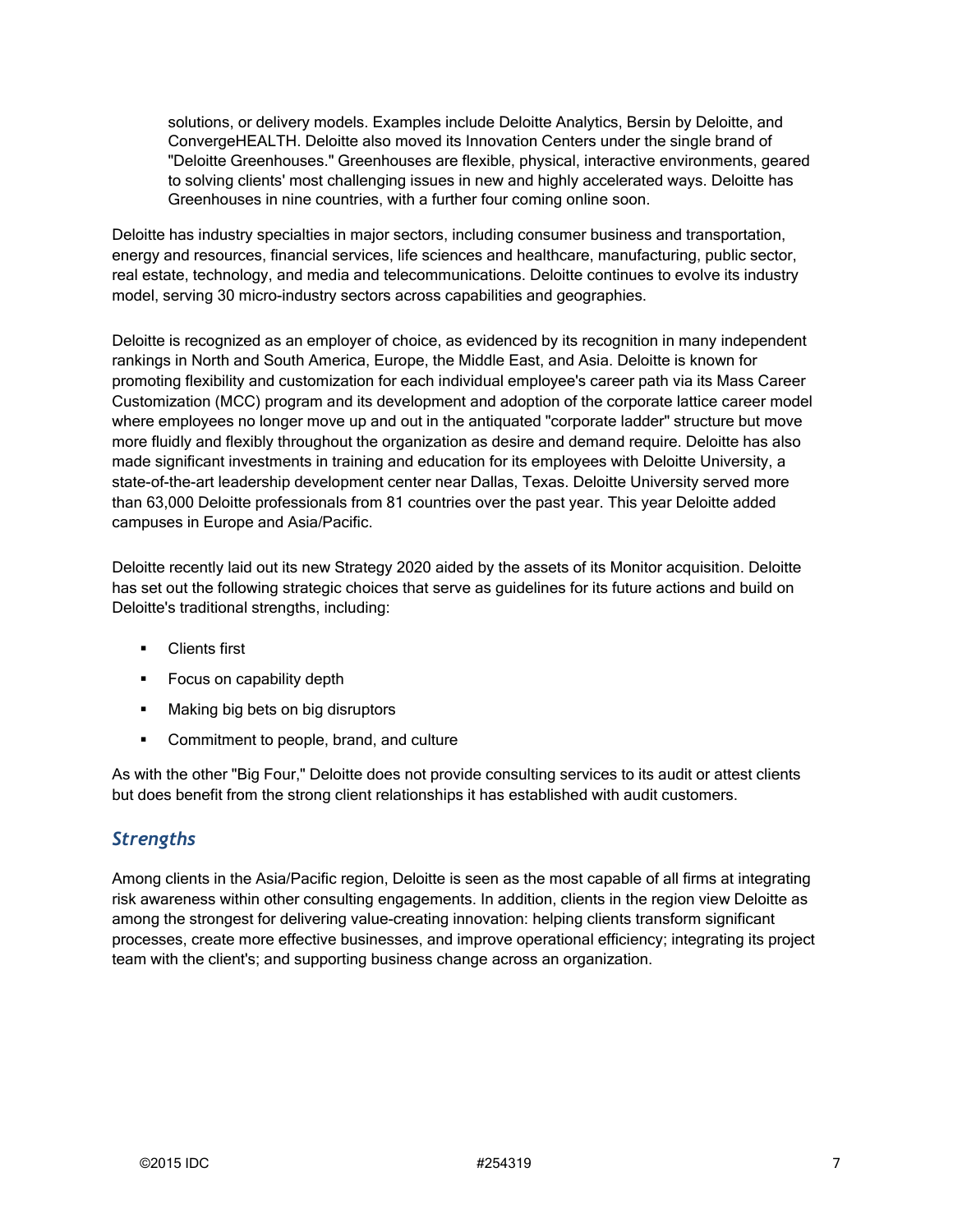### *Challenges*

Deloitte does have opportunities for improvement, however, in terms of the perceptions of its ability to meet project timelines, understand the unique needs of the client's business, and deliver high-quality service.

## **EY**

According to IDC analysis and buyer perception, Ernst & Young (EY) is an IDC MarketScape Leader for business consulting in Asia/Pacific.

EY is a partnership with 190,000 professionals as of June 2014 across 150 countries globally. EY is one of the fastest-growing business consulting companies, with many countries presenting double-digit growth. EY's purpose is to help clients realize their potential based on the belief that when businesses work better, the world works better.

EY's core business consulting services sit within EY's advisory organization and include Risk, Finance, Supply Chain, Customer, People and Organizational Change, Program Management, and Strategy Consulting, all enabled by EY's IT Advisory practice. Through these services, EY is able to support businesses in transformation, innovation, managing risk, analytics, cybersecurity, and digital. And, rather than providing a siloed digital practice, digital skills are embedded throughout EY's business consulting teams.

EY also offers business consulting services primarily within its advisory organization and additional support for assurance, tax, and transactions as well as post-transaction integration services, taxeffective process advisory, fraud investigation and disputes management, climate change and sustainability, and financial accounting advisory services.

EY's service lines are integrated in front of the client through the role of the client service partner (CSP), a dedicated relationship management role. The relationship role of the CSP helps bring together services from across the whole firm. EY delivers through sectors and is deeply investing in industry-specific process and risk models, which it delivers through its 14 global industry centers of excellence.

EY serves large international as well as medium-sized companies and regional and national organizations. EY has integrated delivery of firm services by forming single management units in its Americas, EMEIA, and Asia/Pacific regions to make serving clients globally more effective. EY has been investing in emerging geographies and has a large global talent hub based primarily in India, with additional regional resources in China, the Philippines, and Eastern Europe. EY leverages these resources in support of global projects.

In addition to its global footprint and its organic growth, EY has continued to acquire companies to strengthen its offerings. Over the past 12 months, these acquisitions have included Bedrock Consulting and The Parthenon Group in strategy, LogiStar Solutions in supply chain, and Five Point Partners in power and utilities. EY has also formed alliances with partners such as SAP, IBM, Procter & Gamble, and Guidewire, enabling itself and its clients to tap into a wide ecosystem of knowledge, skills, and innovation.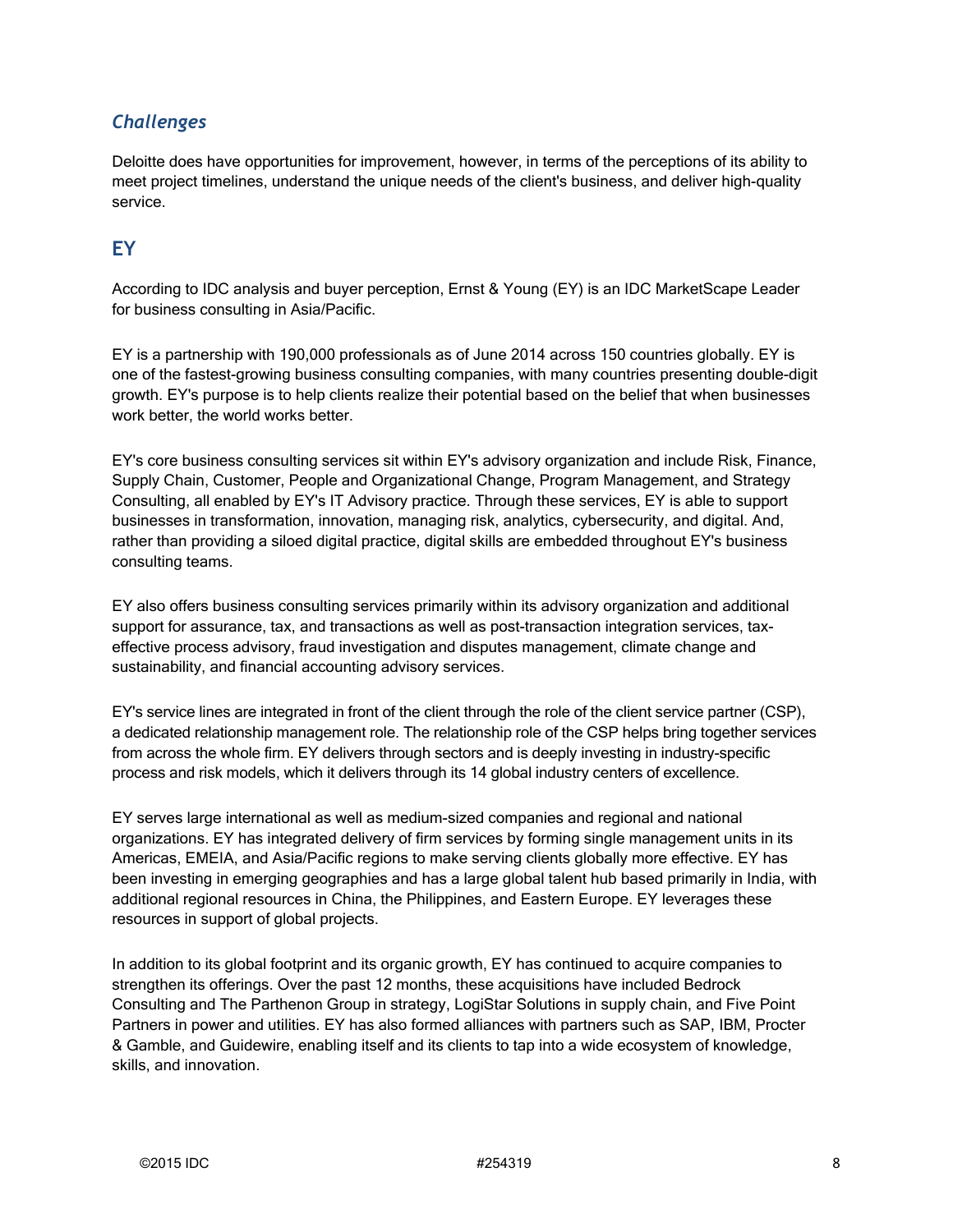Through its Global Enablement Center, EY supports and leads global research and innovation initiatives. EY also develops and delivers methodology enhancements and extensions to its core methodology as well as enhancements in its process and risk models. For example, four recent enablement center offerings are enterprise intelligence, risk transformation, cost of controls, and finance transformation.

EY has established centers of excellence in its regions around specific services, including supply chain, customer, finance transformation, risk transformation, IT transformation, information security, analytics, and outsourcing. EY has also developed strong collaborative relationships with research/academic institutions, including the Risk Innovation Board, Tapestry Networks, and Innovation Value Institute.

EY relies on its extensive business network to leverage long-term relationships with CXOs. This approach is aimed at maintaining EY's objectivity in the advice the company gives to clients. EY maintains strong relationships with key technology vendors and has expertise in their products to ensure the company's professionals have the highest levels of technical know-how.

#### *Strengths*

Clients in the Asia/Pacific region regard EY to be the most capable of all firms at helping them transform significant processes, integrating its own project team with that of the client, and transferring knowledge to the client. EY is also highly regarded in such engagement practices as maximizing project value, using appropriate analytics, and meeting deadlines — all areas in which the company is seen as among the most capable firms.

#### *Challenges*

The biggest opportunities for improvement appear to center around technology: clients in the region perceive EY to be significantly below peers in terms of helping them evolve their digital capabilities, integrating appropriate technology into engagements, and providing the necessary spectrum of IT consulting services.

#### **IBM**

According to IDC analysis and buyer perception, IBM is an IDC MarketScape Major Player for business consulting in Asia/Pacific.

IBM is one of the largest multidisciplinary consulting firms, with more than 100,000 employees globally in its consulting services business, serving clients in more than 450 locations across 170 countries. IBM provides consulting services across a wide range of topics, functions, and industries through IBM Global Business Services (GBS).

For several years now, IBM has held the perspective that the world has been fundamentally transformed by rampant availability of data and the technologies to exploit it for rapid transformation, like mobility, cloud, and engagement.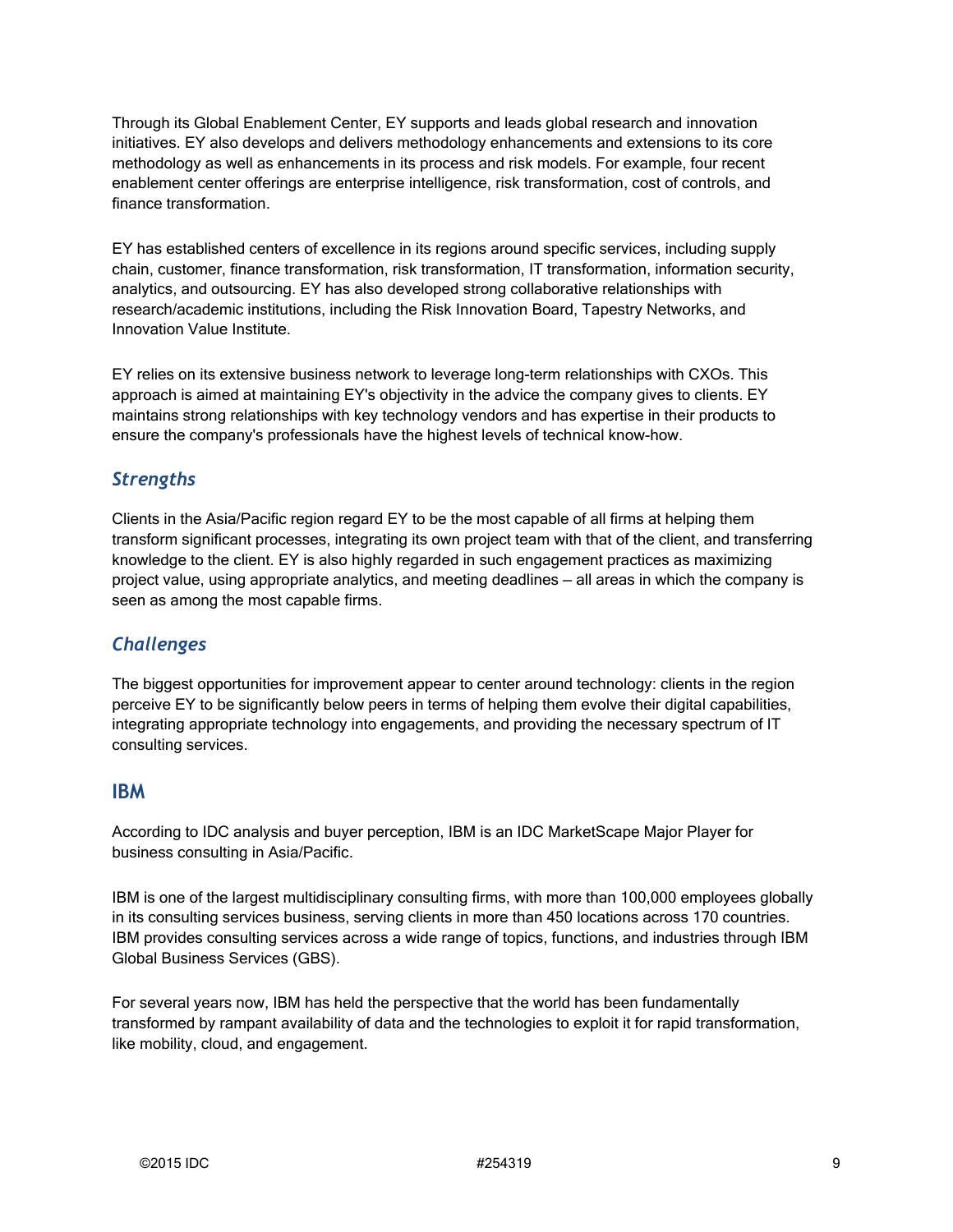IBM has made significant investments over the past 12 months in the skills, solutions, and go-tomarket structure around analytics, mobility, cloud, and engagement. In January 2014, IBM combined strategy consulting, business analytics, optimization services, and IBM Interactive digital capabilities to help clients accelerate these front-office transformations. IBM states it's seeing increased demand for solutions that combine all of these capabilities — strategy consulting, design, experience, and analytics — to help clients create business strategies that can rapidly deliver outcomes and build better models of engagement. Important to IBM's market approach, the Business Analytics and Strategy practice has been aligned by domains to target the buyers of consulting services, like the CFO and the COO. With more than 15,000 consultants, IBM claims it's delivering this new combination of skills to hundreds of clients today like Banorte-Ixe — a leading Mexican bank working with IBM in an outcome-based model to transform the entire bank — or Citi — one of the first clients to deploy IBM and Apple's new apps for enterprise mobility.

IBM launched several new offerings and partnerships in the past 12 months in support of these new client agendas and the social, mobile, analytics, and cloud technologies that are enabling them. Since May 2014, IBM has announced a long list of Cloud Business Solutions that incorporate industry expertise, business services, analytics, software, and infrastructure, integrated and customized to client requirements and delivered in a subscription-based model. These business-focused cloud solutions are Customer Intelligence, Digital Commerce, Marketing Management, Counter Fraud, Predictive Asset Optimization, Care Coordination, and Telematics analytics, to name but a few.

Extending its investment in IBM Interactive Experience, ranked by Ad Age as the largest digital agency globally, IBM is investing more than \$100 million in global expansion with 10 new labs, bringing the total to 14 globally and adding an additional 1,000 personnel. Its digital front-office maturity assessment incorporates more than 400 different digital capabilities across 20 maturity models. These teams also have a repository of Customer Journey Maps and wall murals that bring together strategy, technology, best practices, and outcomes, founded in either a customer-centric view or a functional transformation view, across 18 industries.

In June 2014, IBM announced an exclusive partnership with Apple to bring iPhone, iPad, and IBM MobileFirst for iOS apps to enterprises around the world. This multifaceted partnership will deliver 100+ enterprise-grade mobile apps, enable enterprise-scale device acquisition, and offer financing, activation, and life-cycle management as well as enterprise-scale service and support.

In November 2014, IBM and Twitter announced a partnership where IBM will incorporate Twitter content throughout various cloud-based data and analytics solutions across IBM. IBM consultants will also have unlimited use of Twitter data during advisory services with clients, exposing them to "voice of the planet" for better customer insights.

With more than 5,000 dedicated mobility consultants, IBM has extended its mobile advisory services with key offerings like the Enterprise Mobile Strategy Accelerator that helps CXOs shape enterprise mobile strategy and Mobile Moments Process Design, Mobile/Digital Target Operating Model, and Mobile IT Strategy to help CIOs envision future IT processes for mobile application life-cycle management (DevOps) and mobile IT governance.

Scaling digital and consulting capabilities continues to be an important differentiation for IBM. To ensure globally consistent delivery, IBM has developed industry centers of competency (CoCs) and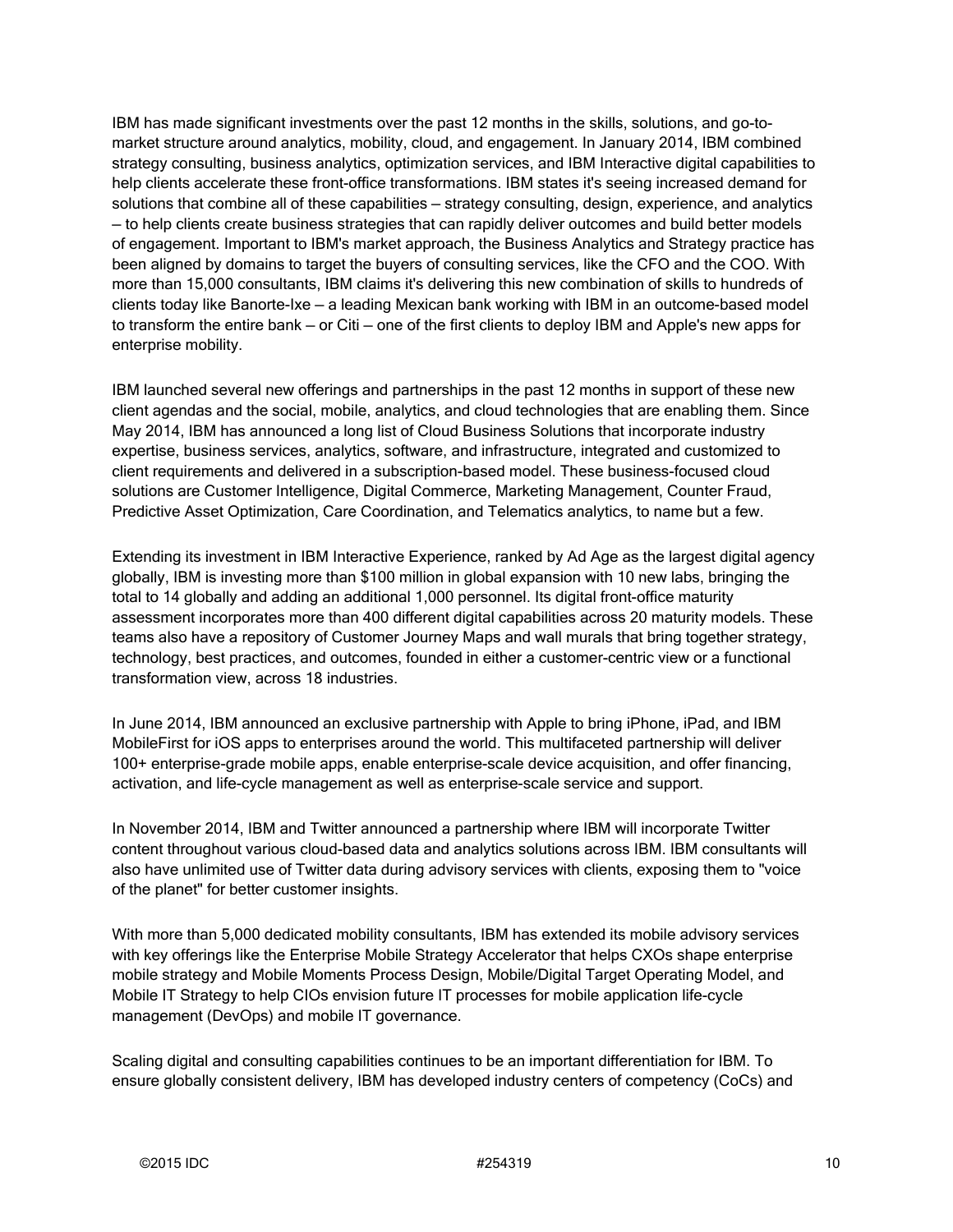domain and technology CoCs, including many that combine skills from both GBS and IBM Software Group in areas like advanced analytics or mobility. These CoCs are staffed with more than 1,000 senior consultants who can be deployed rapidly anywhere in the world. They have deep backgrounds in their respective fields and bring a unique global perspective.

#### *Strengths*

Buyers of business consulting services in the Asia/Pacific region consider IBM to be among the most capable firms at helping them reduce costs, supporting business change across their organization, and understanding the unique needs of their business. IBM is perceived to be better than many firms at delivering value-creating innovation and at helping clients expand into new markets, manage risk, transform processes, and develop their digital capabilities.

#### *Challenges*

In terms of opportunities to improve perceptions in the region, IBM must focus on helping clients identify options for growth and improve operational efficiency, meeting project timelines and leveraging staff appropriately, and recommending change or innovation that produces results — all areas in which IBM is considered less capable than other firms.

#### **KPMG**

According to IDC analysis and buyer perception, KPMG is an IDC MarketScape Leader for business consulting in Asia/Pacific.

KPMG is a global network of member firms that provides audit, tax, and advisory services and operates in 155 countries, with more than 155,000 employees working in member firms around the world and serving many of the world's largest and most complex organizations.

Member firms are committed to helping clients transform their organizations, from improving performance to optimizing risk and from restructuring operations to seizing new challenges. KPMG offers clients industry-specific services to help enhance their financial performance and reporting, compliance, and value creation and supports three key client agendas: operational transformation, the evolving world of risk, and changes in public policy and regulation. KPMG professionals can provide value to clients with a keen ability to combine functional, operational, and technology consulting skills with deep experience in audit, risk, regulatory, tax, and M&A issues.

KPMG's business consultants provide services across industries, geographies, and functions, with particular strategic focus on industry-tailored solutions, notably in financial services, government and infrastructure, healthcare, diversified industrials, and energy/natural resources. KPMG believes that sustainable change must be understood and delivered in the context of a client's industry and has an explicit strategy of hiring experienced professionals from industry, in addition to other channels, to continue to deepen its industry expertise.

KPMG's global network continues to grow in the regions where clients are growing, including increasingly established high-growth markets such as China and the Middle East as well as Africa. To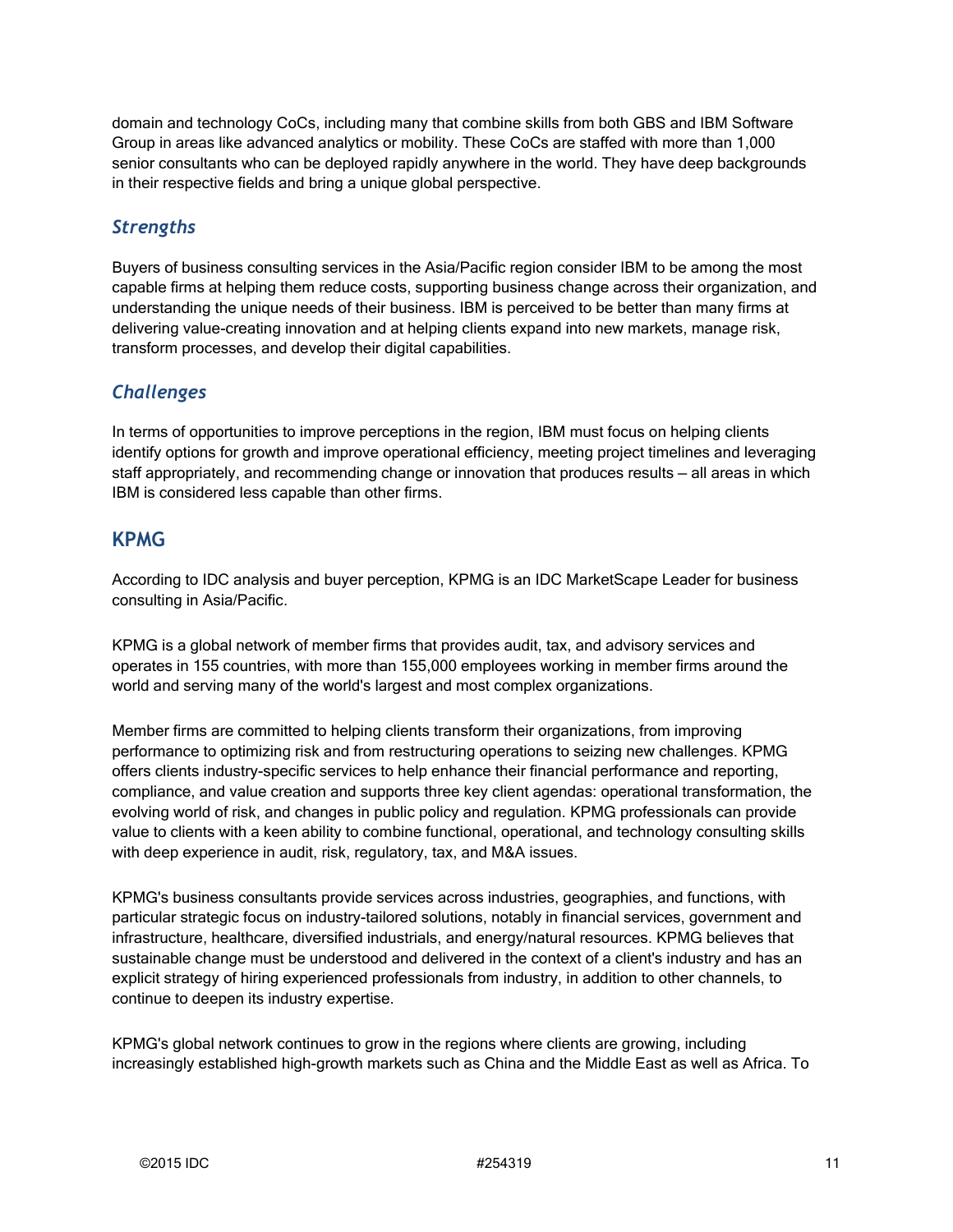better serve smaller markets, member firms are establishing regional hubs, such as the ASEAN Hub, that bring together regional specialists to help serve clients better.

KPMG member firms combine skills in functional, operational, and technology consulting with a history of more than a century of expertise in audit, risk, regulatory, tax, and M&A issues.

Management consulting is one of KPMG's eight strategic growth priorities and focuses on helping clients make better decisions, reduce costs, build more effective organizations, and develop appropriate technology strategies that address seven critical issues:

- **Adapting to a changing world**
- **Efficiency and cost management**
- Customer growth
- **Embedding regulatory change**
- **Talent and human capital management**
- **Data and insight**
- **Technology**

KPMG also delivers integrated strategies that help clients find ways to turn risk into an advantage through five primary areas of expertise:

- **Accounting advisory services**
- **Financial risk management**
- **Forensic**
- **Internal audit, risk, and compliance**
- **IF advisory in risk consulting**

KPMG member firms help clients shape their response to business opportunities and challenges across the business life cycle with deep technical specialization, global execution capabilities, and a sector-focused approach to market. KPMG's strategy of building long-term trusted advisor relationships with CEOs and C-level executives means the company can participate in strategic discussions about all potential transaction and restructuring opportunities.

KPMG captures innovation and learning from one part of the network and leverages it to deliver deep knowledge and expertise to client engagements through centers of excellence. Those centers focus on serving key client priority needs such as HR transformation, shared services and outsourcing advisory, CIO advisory, and strategic sourcing and procurement. KPMG also offers offshore services to assist with program management, process analysis and design, benchmarking, financial modeling, and IT delivery through KPMG Global Services.

KPMG member firms have developed an advisory framework around methodologies, tools, and language with its Value Delivery Framework (VDF) to ensure a disciplined and consistent approach to delivering services across practices, sectors, and geographies.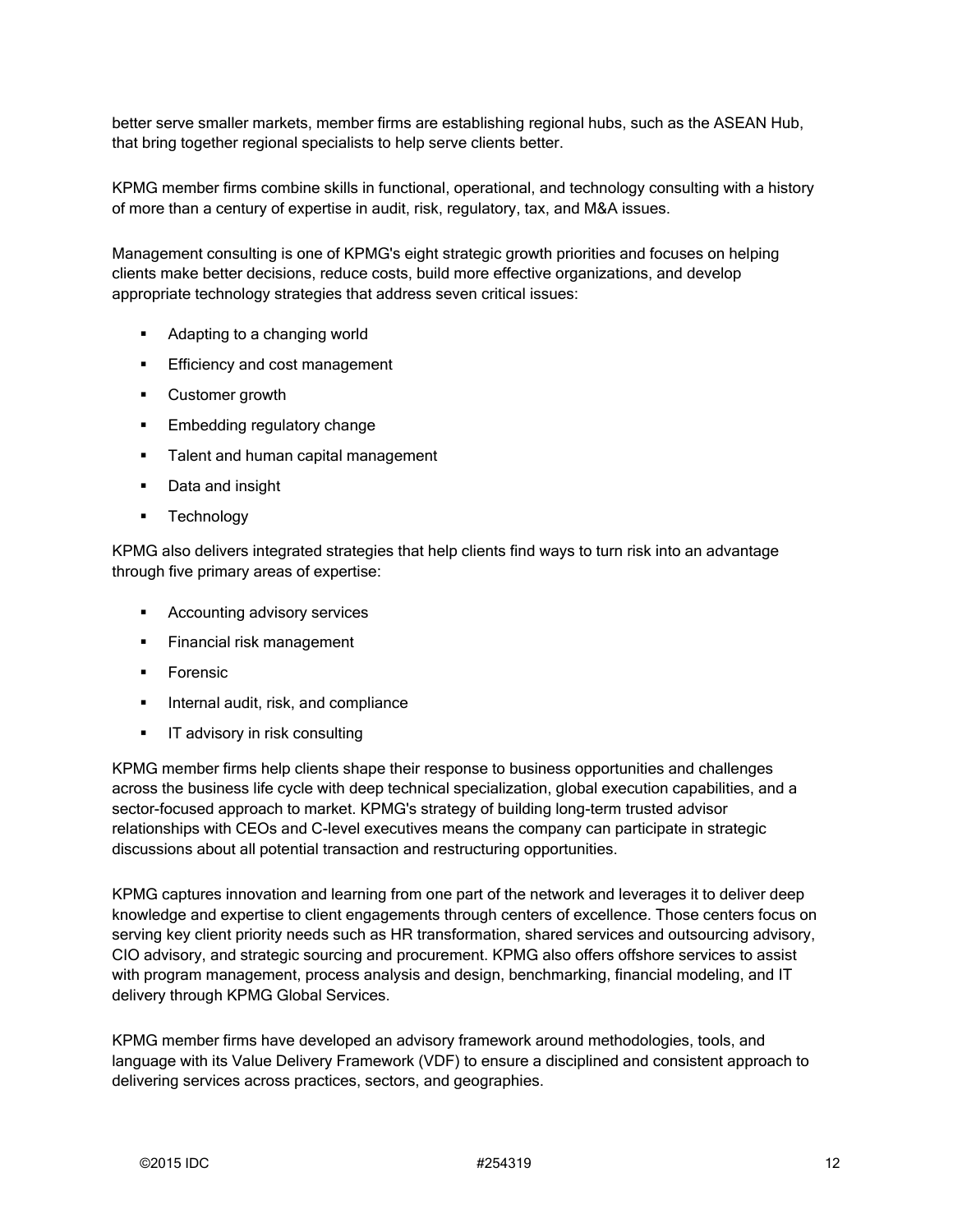KPMG is aggressively growing its strategy, technology, data, and analytics capabilities, both organically and inorganically, with acquisitions including SECOR, Link Analytics, Cynergy, SAFIRA, SR7, and Momentum Partners.

#### *Strengths*

In the Asia/Pacific region, consulting clients view KPMG as the most capable firm at integrating appropriate analytics into an engagement. KPMG is also regarded in the region as being among the strongest at helping drive innovation through a client organization, maximizing project value, providing insights and competence and transferring knowledge to the client, and providing the necessary spectrum of services. In terms of high-level business objectives such as risk management, cost reduction, and process transformation, KPMG is seen as better than many of its peers.

#### *Challenges*

To advance in client estimation, KPMG must improve the perception among clients that it can effectively challenge corporate culture, integrate appropriate technologies to support its engagements, manage its staff turnover, and make recommendations for changes or innovations that produce results.

#### **McKinsey**

According to IDC analysis and buyer perception, McKinsey & Co. is an IDC MarketScape Major Player for business consulting in Asia/Pacific.

McKinsey is a globally recognized strategy consulting firm that was founded in 1926. McKinsey provides a combination of strategic and operations management services and has approximately 9,500 consultants in 107 offices across 61 countries. McKinsey defines its 8 core functional practices as business technology, corporate finance, marketing and sales, operations, organization, strategy, risk, and sustainability and resource productivity. The firm organizes by industry specializations across 22 industry areas. Additional capabilities include services that reinforce its core consulting work advanced data and analytics, client learning, digital, implementation, and recovery and transformation services — as well as its Solutions suite of intuitive "actionable strategy" tools.

McKinsey is often recognized as a primary services provider among strategy firms. However, it is the firm's operations management consulting work that is growing as a result of client interest in the implementation of "actionable strategy." McKinsey responded to this demand with McKinsey Solutions. This group of services is based on the firm's most distinctive and "packageable" proprietary knowledge (i.e., services based on proprietary databases, models, tools, and insights). These packaged services typically include an online service delivery platform (software as a service), enabling clients to make informed business decisions on a variety of topics in different functions (e.g., pricing), sectors (e.g., banking), and regions (e.g., China). This globally operating group within the firm has a central hub in Europe (Louvain-la-Neuve, Brussels, Belgium) and a rapidly increasing presence in North America and India.

McKinsey serves numerous clients in the banking and financial services sectors. The Financial Services practice provides deep functional and regional expertise and capabilities that address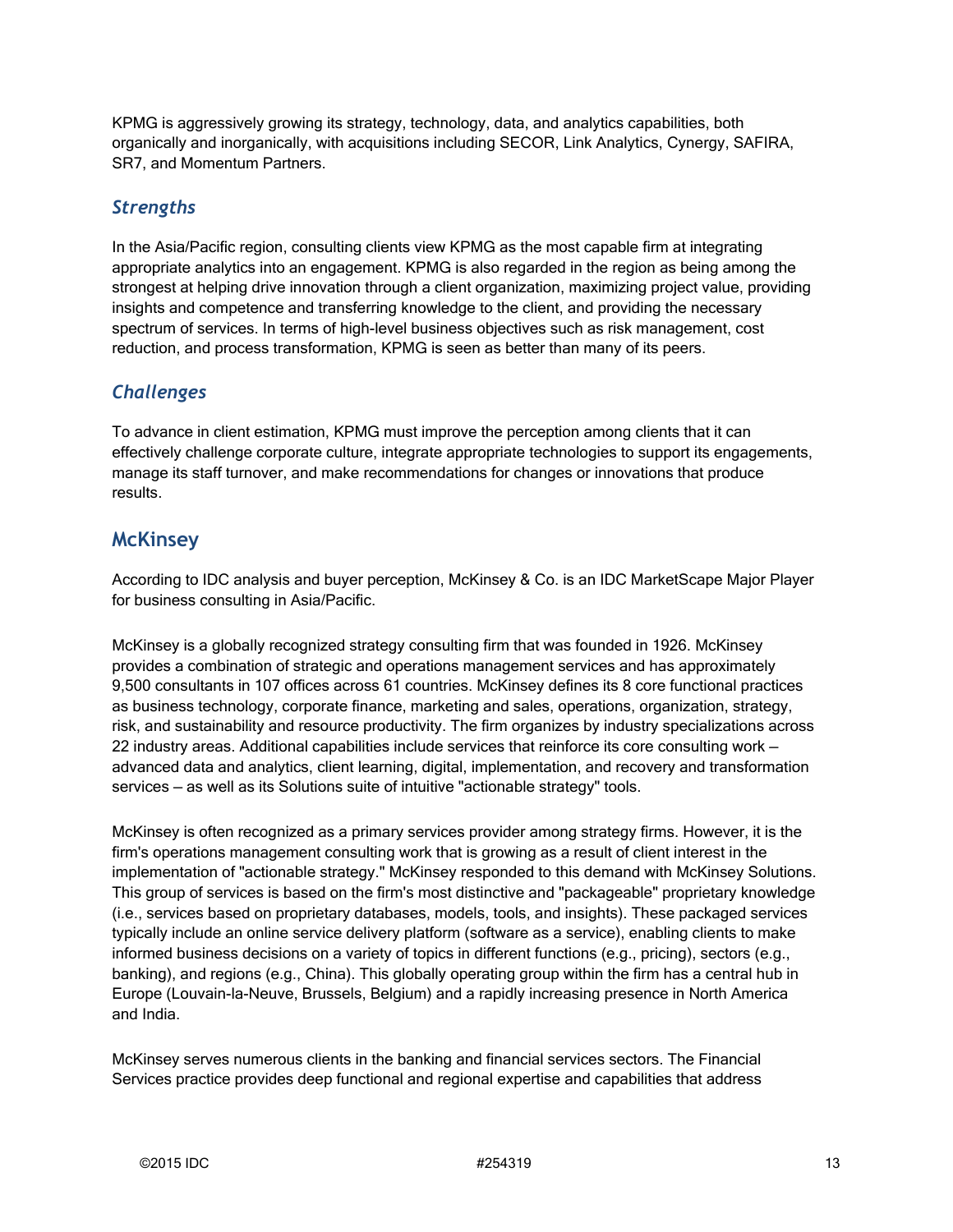strategic needs for all types of financial service institutions, from small banks to large investment institutions. McKinsey's Branch Insights solution area provides retail banks with an online platform to track and manage branch performance, providing actionable change based on utilization metrics. Within its functional areas of expertise, McKinsey remains relevant with thought leadership and studies. For example, the McKinsey Global Institute is a business and economic think tank that aims to foster a deeper understanding of the global economy and its prospects for long-term growth. The Institute's fact base is designed to be a resource that helps contribute to decision making on management and policy issues. Recent McKinsey Global Institute thought pieces explore the need for increased productivity to increase long-term global growth, the regions and industries that offer the most promising opportunities to accelerate growth, and whether GDP is the best barometer by which to measure growth.

McKinsey's interest and insight into the complex social challenges that have a long-term impact on organizations resulted in the 2014 creation of the McKinsey Social Initiative, an independent nonprofit that strives to develop innovative approaches to complex issues. The Initiative's first program, Generation, was launched to improve employment prospects for young people by identifying areas with high demand for entry-level workers, developing and delivering skill-based training, and obtaining hiring commitments from corporate partners for graduates of the program. Through such offerings, McKinsey's guiding principle is to lead by example in the area of corporate social responsibility.

Established in 1964, McKinsey Quarterly remains the firm's flagship publication, defining and informing on the issues facing senior management across all industries. For example, McKinsey's focus on opportunities in emerging geographies is evident in an article in the December 2014 issue, which studies the family-run business factor in emerging economies. McKinsey reports that, as of 2010, family-led enterprises represented 60% of private sector companies. Therefore, understanding the dynamics of a family-run business is a critical long-term priority for global organizations with a presence in emerging market nations, as well as for would-be investors. Other thought pieces include integrating digital processes into a traditional organizational architecture, fostering women leaders and challenging the gender gap, and getting big impact from big data.

#### *Strengths*

Clients in the Asia/Pacific region consider McKinsey to be the most capable of all firms at helping them manage risk and drive innovation through their organization and evolve to include better use of digital capabilities. McKinsey is further perceived as the strongest at helping enterprises leverage talent and create a more effective business and among the best at helping clients expand into new markets and identify options for growth. On engagements, McKinsey teams are regarded as among the most capable in terms of integrating appropriate technologies and analytics and providing function or technical insights.

#### *Challenges*

Conversely, McKinsey is seen to need significant improvement in its abilities to provide high-quality service, understand the unique needs of a client's business, help reduce costs, and integrate the company's project teams with the client's.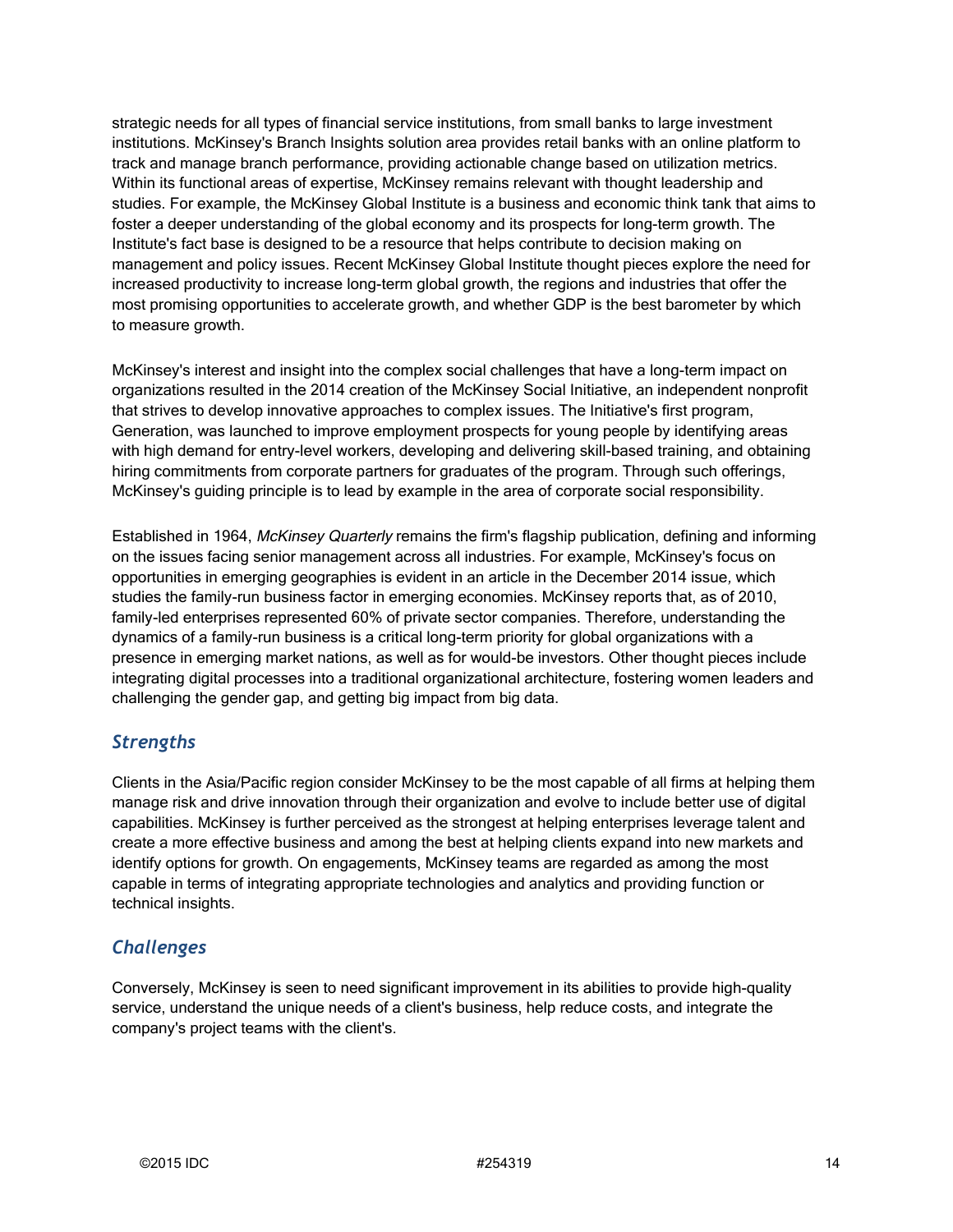#### **PwC**

According to IDC analysis and buyer perception, PricewaterhouseCoopers (PwC) is an IDC MarketScape Leader for business consulting in Asia/Pacific.

PwC is a Big Four global professional services organization established as a global network of member firms with more than 195,000 employees globally in 758 locations across 157 countries. PwC serves client organizations across all sectors and functional areas. PwC provides services through 3 divisions or "lines of service": assurance, tax, and advisory. The advisory business contains deals and consulting.

Consulting services covered within the scope of this IDC research include those provided with the following capabilities:

- **Strategy**
- **Operations**
- $F$ inance
- **People and organization**
- **Customer**
- **Technology**
- **Portfolio and program management**
- $Risk$
- **Forensics**

PwC organizes its services and solutions into 24 industry sectors and brings together its functional and industry skills to focus on services important at the C-suite level.

Since 2007, PwC has been aggressively expanding its consulting business. PwC has particularly bolstered its consulting skills in strategy, operations, and technology to strengthen its ability to help clients with large-scale transformation from strategy through execution. This has been achieved via a combination of organic and inorganic investment.

PwC has completed a number of strategically noteworthy acquisitions, including the 2009 acquisition of significant portions of BearingPoint's U.S. Commercial and Financial Services units along with BearingPoint's global delivery centers in Bangalore (India) and Shanghai (China) and BearingPoint's Japan operations.

The 2010 acquisition of Diamond Management & Technology Consultants added Diamond's experienced strategy, technology, and management consulting professionals to PwC's Advisory practice, reflecting PwC's commitment to enhancing PwC's position as a professional services firm providing deep and extensive consulting capabilities to deliver a continuum of services from strategy through execution.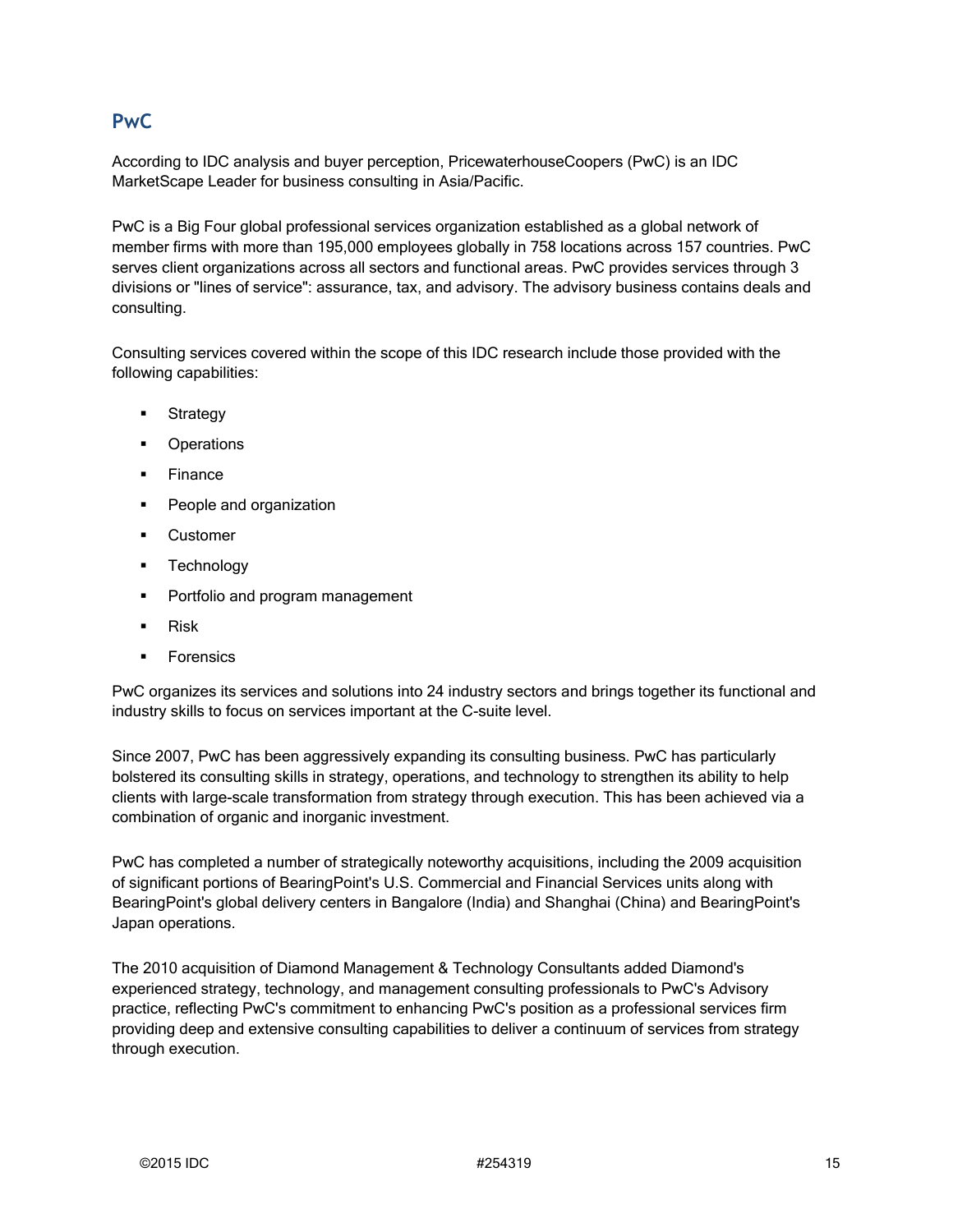In 2011, PwC continued to invest in its strategy and operations capability, as evidenced by the acquisition of global management consulting firm PRTM Management Consulting. PRTM strengthened PwC's capabilities in operations management consulting, including strategy, supply chain, product development, customer service innovation, and business model innovation, supporting PwC's commitment to deliver consulting services from strategy through execution.

PwC complemented these with more focused acquisitions in the operations area in 2011, particularly S&V Management Consultants in Belgium and TrueEconomy in the Netherlands. In 2012 and 2013, PwC made a number of other focused acquisitions such as Ant's Eye View and BGT Partners in the United States and Logan Tod in the United Kingdom to add to its capabilities in social media strategy and digital marketing, better positioning PwC to serve companies looking to increase customer engagement.

In October 2013, PwC and Booz & Company announced that they had signed a conditional merger agreement. The deal was completed in April 2014, and the former Booz & Company entity has been renamed Strategy&. Together, PwC and Strategy& form a global advisory business that designs practical strategies for the world's top companies and can execute them across a wide range of functions and service offerings — turning ideas into action.

PwC's market approach is focused on industry and on being able to deliver value from strategy through execution, drawing on the broad range of both functional skills in the company's consulting business and capabilities in deals, tax, and assurance. PwC has implemented a model that facilitates the use of cross-border, cross-competency, and cross-line service teams to meet changing needs. For example, the network leverages resources in PwC's Financial Services and Public Sector practices to provide a depth of expertise and deeper value to clients in resolving issues that have become important during the global financial and economic crises, dealing both with risk and regulatory compliance and with new customer and growth strategies, including in emerging markets.

PwC actively competes for a broad range of services, in both the front office and the back office, by combining its industry and business knowledge with growing technology skills. PwC has made progress as a "full-service consulting firm," pulling resources and collective expertise from across all parts of the network.

### *Strengths*

For clients in the Asia/Pacific region, PwC is the most capable of all firms at challenging corporate culture, delivering value-creating innovation, and directly improving the client's overall commercial performance. PwC teams are considered the strongest at meeting timelines and maximizing the value of a project, providing technical or industry insights and competence, and supporting business change across an organization. In addition, relative to its peers, PwC is seen as performing above average when it comes to helping clients manage risk, reduce costs, transform processes, and improve operational efficiency.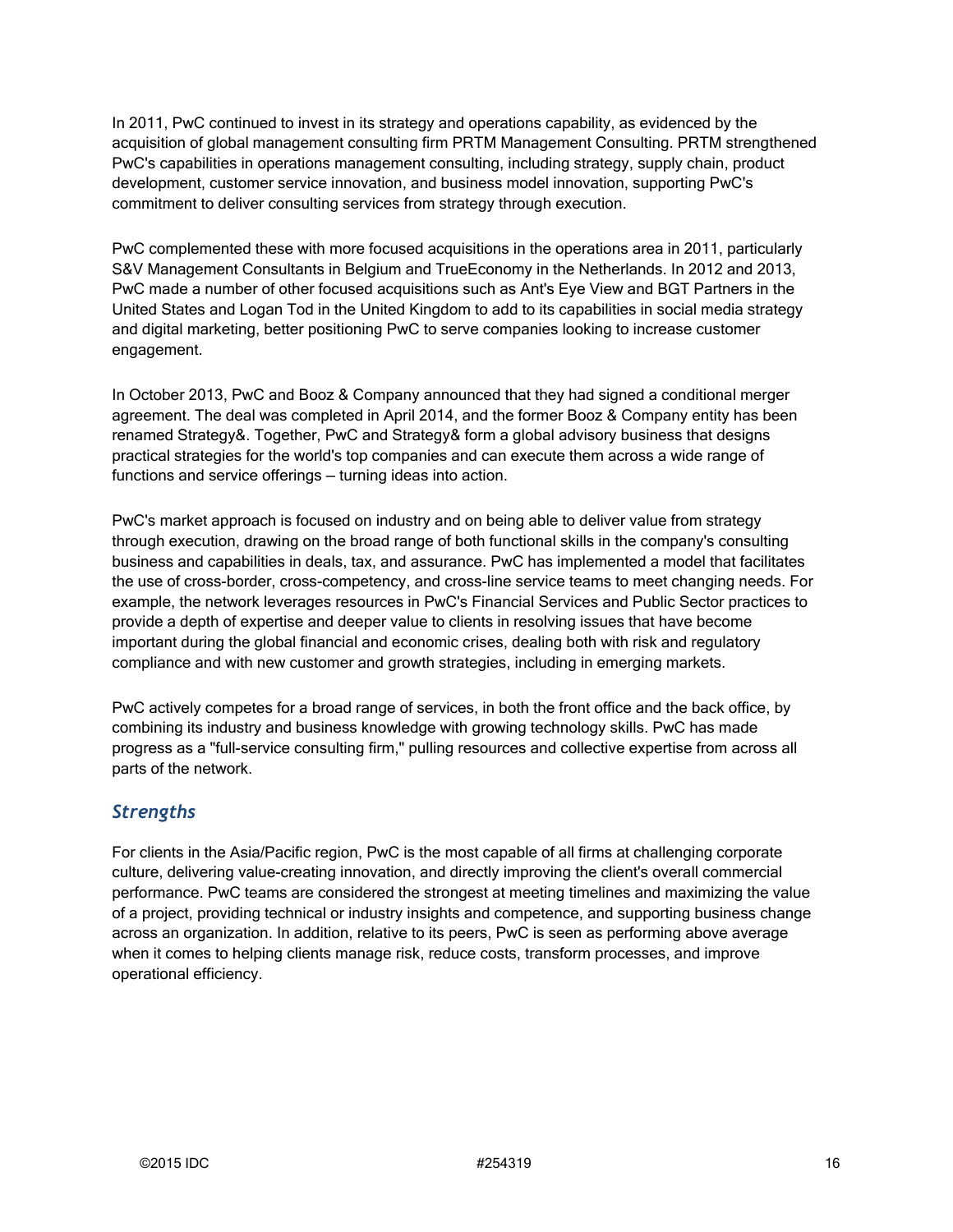#### *Challenges*

To advance further in client perceptions, PwC must significantly improve on its abilities to manage consultant staff turnover during an engagement and to recommend change or innovation that produces results for the client.

#### **APPENDIX**

### **Reading an IDC MarketScape Graph**

For the purposes of this analysis, IDC divided potential key measures for success into two primary categories: capabilities and strategies.

Positioning on the y-axis reflects the vendor's current capabilities and menu of services and how well aligned the vendor is to customer needs. The capabilities category focuses on the capabilities of the company and product today, here and now. Under this category, IDC analysts will look at how well a vendor is building/delivering capabilities that enable it to execute its chosen strategy in the market.

Positioning on the x-axis, or strategies axis, indicates how well the vendor's future strategy aligns with what customers will require in the three to five years. The strategies category focuses on high-level decisions and underlying assumptions about offerings, customer segments, and business and go-tomarket plans for the next three to five years.

The size of the individual vendor markers in the IDC MarketScape represents the market share of each individual vendor within the specific market segment being assessed.

### **IDC MarketScape Methodology**

IDC MarketScape criteria selection, weightings, and vendor scores represent well-researched IDC judgment about the market and specific vendors. IDC analysts tailor the range of standard characteristics by which vendors are measured through structured discussions, surveys, and interviews with market leaders, participants, and end users. Market weightings are based on user interviews, buyer surveys, and the input of a review board of IDC experts in each market. IDC analysts base individual vendor scores, and ultimately vendor positions on the IDC MarketScape, on detailed surveys and interviews with the vendors, publicly available information, and end-user experiences in an effort to provide an accurate and consistent assessment of each vendor's characteristics, behavior, and capability.

Note: All numbers in this document may not be exact due to rounding.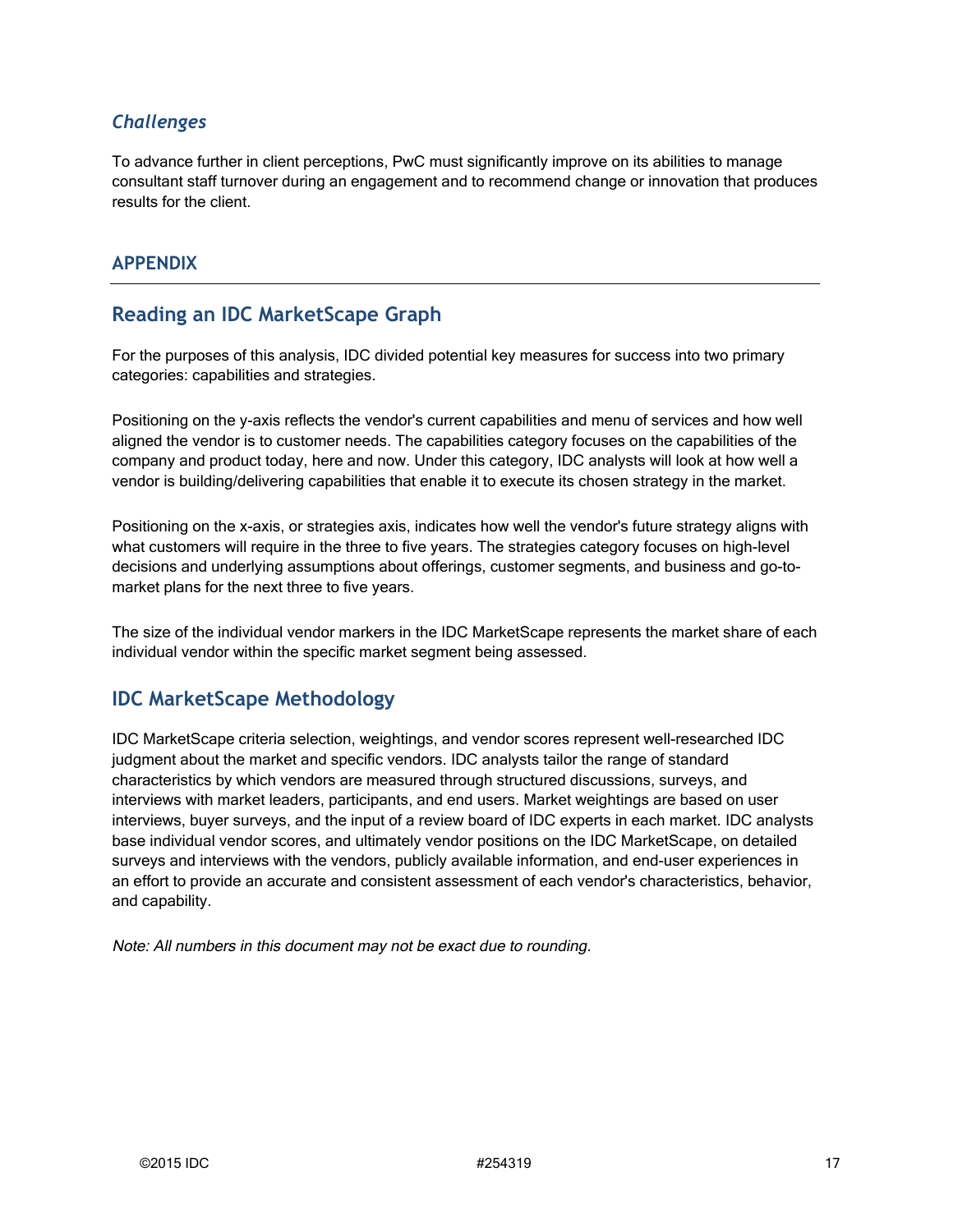#### *Priorities of Business Consulting Buyers/Consulting Buyer Perception as an Input*

A significant and unique component of this evaluation is the inclusion of the perception of business consulting buyers of both the key characteristics and the capabilities of these consulting providers. This insight is captured in a broad-based random survey of consulting firm clients and reveals key insights regarding the capabilities of the individual firms.

The broad survey also provides key insights into the kinds of issues that enterprises are engaging consultants to help address. For several years, we have asked the respondents to rate the importance of 10 business issues — this year, we have added 3 more issues, all related to digital transformation: to evolve the business to include better use of digital capabilities to improve internal operations or to improve customer experience or to include more "digital" products and services (see Table 1). This research shows us the significant differences in how important "digital" is seen in the different regions. In Asia/Pacific, it is a top priority — with digital for customer experience being the single top business priority and digital for internal processes the third priority. In EMEA, digital internal processes are seen as quite important — priority number 4, while customer experience is only prioritized among the lowest. In Americas, most surprisingly, digital capabilities are seen as lowest priorities below all the "traditional" priorities. As an overarching business priority, creating digital products and services generally has a low priority in all regions primarily because it is far more applicable to some industries than others — where other uses of digital are more broadly applicable. If this dramatic difference in business priority is followed by investments, we are going to see Asia/Pacific taking a profound leap ahead of other regions and improve its competitive positioning in the worldwide economy.

Based on the other business issues, we find no dramatic changes from the previous year. Most important issues to address are still to reduce cost, to improve process efficiency, and to create a more effective business. These are top priorities for consulting buyers in the Americas and EMEA and very high priorities in Asia/Pacific. Identifying and implementing opportunities for growth has lower priority than the cost-focused issues. Thus the shift toward a more growth-oriented strategy has still not happened in a majority of companies in the Americas and EMEA, indicating that the volatile economy is still a barrier for many. But for many companies in Asia/Pacific, cost reductions are quite far down the priority list. These differences mean that consulting buyers will emphasize different qualities when selecting a consulting partner.

Regulatory compliance is another key issue — with increased importance in EMEA — showing that the consultant's local basis will be of high importance to the consulting buyers.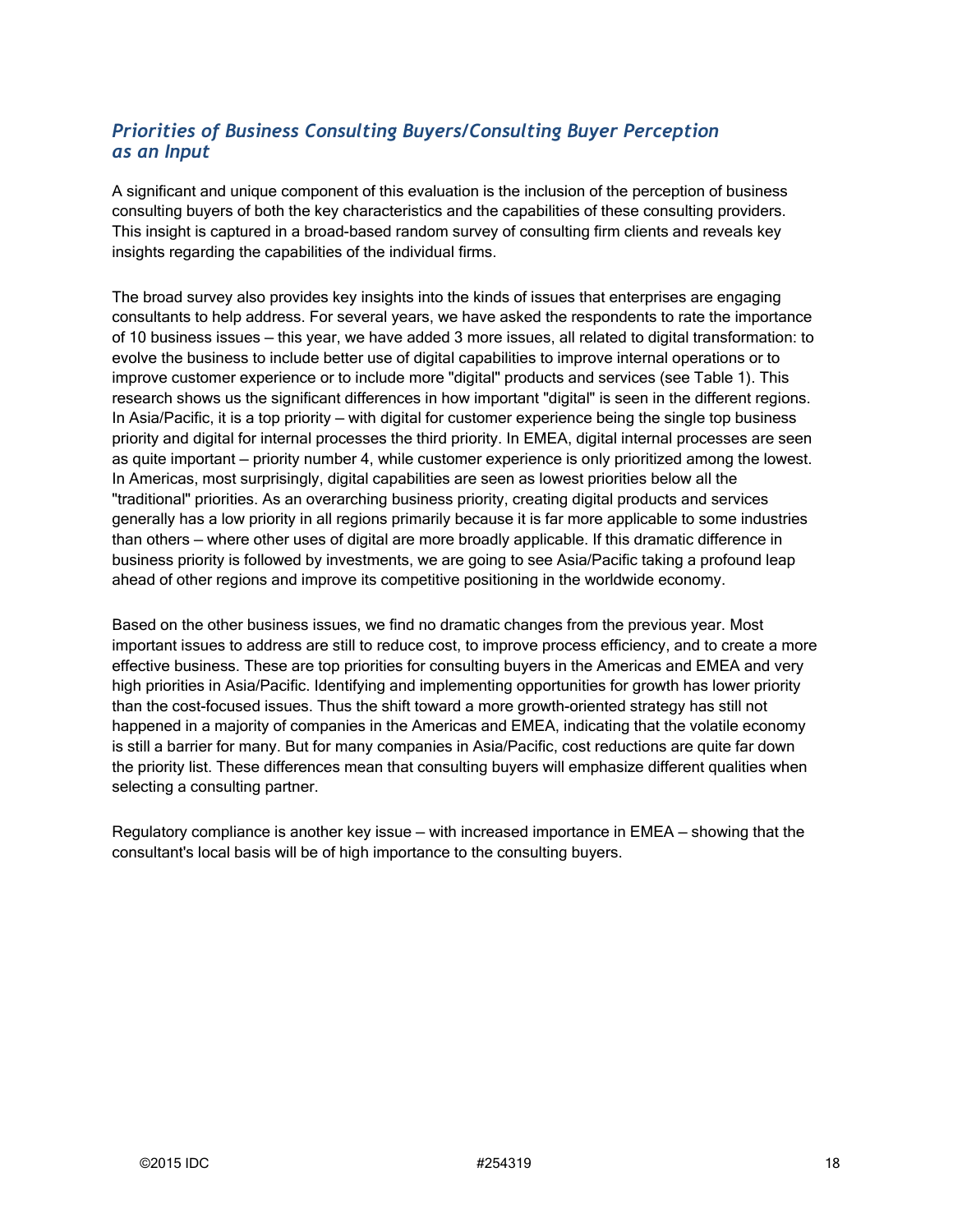#### **Worldwide Enterprise Business Priorities by Region and Importance**

*Q. How important a business priority do you believe each of the following is currently for your company?*

|                                                                                                           | Worldwide      | Americas       | <b>EMEA</b>    | Asia/Pacific   |
|-----------------------------------------------------------------------------------------------------------|----------------|----------------|----------------|----------------|
| Reduce costs                                                                                              | 1              | $\mathbf 1$    | 1              | 6              |
| Improve operational efficiency                                                                            | $\overline{c}$ | $\overline{c}$ | 3              | $\overline{2}$ |
| Create a more effective business                                                                          | 3              | 3              | 5              | 4              |
| Identify and implement options for growth                                                                 | 4              | 4              | 6              | 5              |
| Comply with new or existing regulations                                                                   | 5              | 5              | 2              | 8              |
| Evolve the business to include better use of "digital"<br>capabilities to improve internal operations     | 6              | 12             | 4              | 3              |
| Manage risk                                                                                               | $\overline{7}$ | 6              | $\overline{7}$ | 12             |
| Transform critical processes                                                                              | 8              | 8              | 8              | 10             |
| Evolve the business to include better use of "digital"<br>capabilities to improve the customer experience | 9              | 11             | 10             | 1              |
| Leverage talent                                                                                           | 10             | 7              | 9              | 11             |
| Drive innovation                                                                                          | 11             | 9              | 11             | 9              |
| Evolve the business to include more "digital" products and<br>services                                    | 12             | 13             | 12             | 7              |
| Expand into new markets/geographies                                                                       | 13             | 10             | 13             | 13             |
| $n =$                                                                                                     | 1,325          | 439            | 443            | 443            |

Source: IDC's Worldwide Consulting Buyer Perception Survey, 2014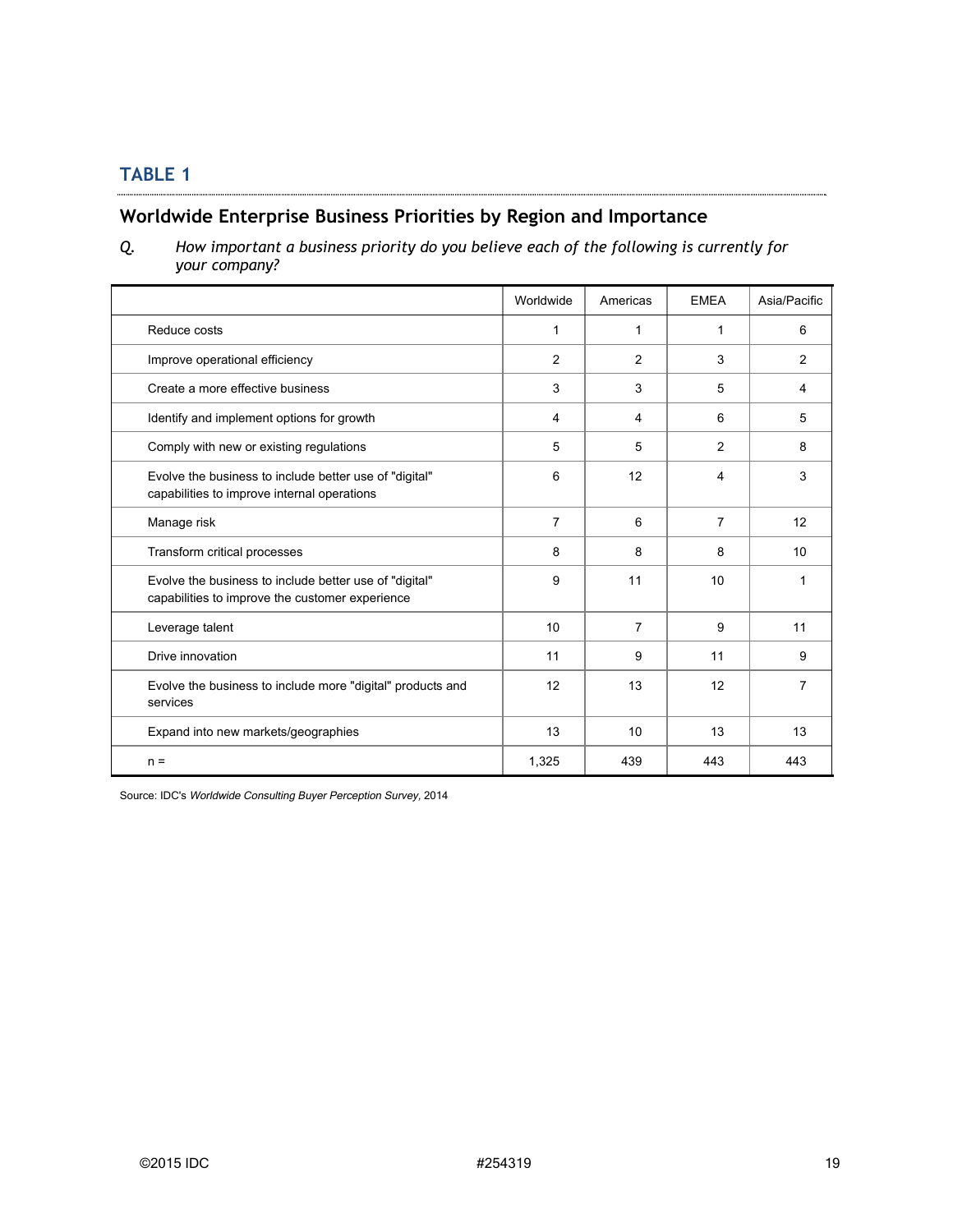## **Market Definition**

Business consulting involves advisory and implementation services related to management issues. It often includes defining an organization's strategy and goals and designing and implementing the structures and processes that help the organization reach its goals. Business consulting includes three main areas: strategy consulting, operational improvement consulting, and change and organization consulting. The market is primarily served by four firm types:

- Big Four: IDC recognizes the well-known Big Four firms as the four largest international accountancy and professional services firms — Deloitte, EY, KPMG, and PwC.
- **Multidisciplinary:** IDC describes multidisciplinary firms as large, diversified consulting organizations that offer a range of business consulting services to clients across a myriad of sectors. To distinguish these from other specialty firms, services must address more than two business functional areas, in addition to providing strategy and operational implementations.
- **Technology led:** These are large, multifaceted firms and are known for deep expertise in both technology and business consulting. IDC identifies these firms as those that expanded from IT-centric business into more broad business consulting or vice versa.
- **Specialty:** Specialty firms have focused areas of consulting expertise in specific industries, functional areas, or technologies. Management and strategic consulting specialists that offer primarily strategy consulting and business intelligence (BI) models to specific sectors or industries including government fit into this category of firms.

### **Strategies and Capabilities Criteria**

The importance of a firm's characteristics to project success and relevance of the particular issue combined with IDC's opinion about the impact those elements have on selection of firms implies a unique weighting of these elements when evaluating a firm's overall strategy and capability to address market opportunity and realizing market success (see Tables 2 and 3).

In addition to the criteria for success having varying weights, IDC believes the aggregate criteria (offering, go to market, and business) should also be weighted. Table 4 illustrates the relative weights used in this analysis.

Consequently, based on the weightings, we believe there are several criteria that are most influential in predicting vendor effectiveness on specific engagements:

- **Marketing strategy/capability:** Particularly important is the ability of the consultant to articulate its understanding of the key business issues of the day — those specific to the engagement under consideration, but also more generally. And those descriptions should reflect the unique criteria and characteristics of the issue that make it relevant in the context of the enterprise.
- **-** Offering delivered: Strongly predictive of both vendor fit and fitness for a particular engagement are the recommendations delivered by functional and industry peers.
- **Growth strategy:** Consulting firms must be continuously assessing and improving their ability to provide relevant industry and technical insights and are typically rewarded for those insights with strong recommendations.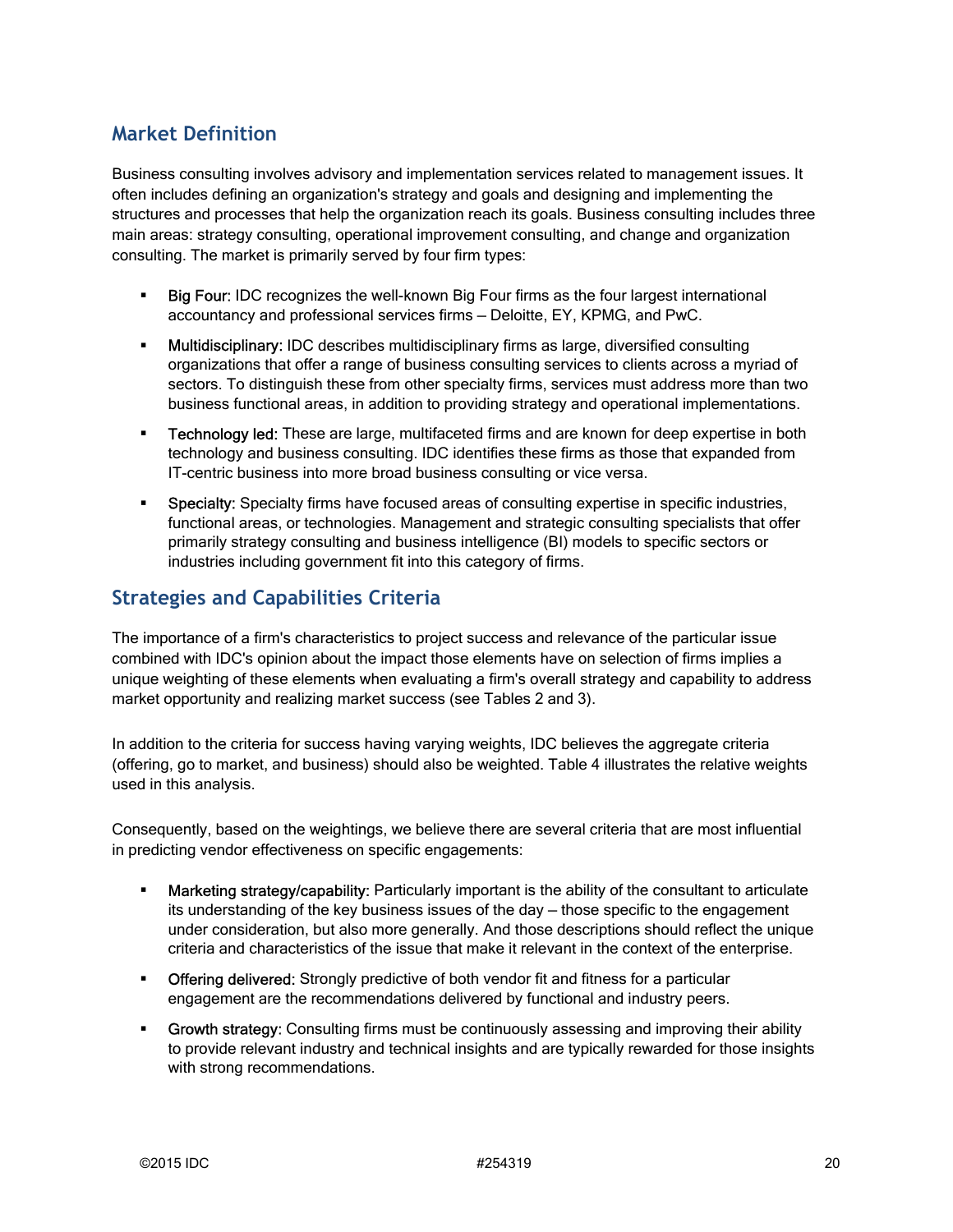**-** Delivery model execution: To effectively deliver consulting projects, firms must strive to maximize their consulting team's ability to integrate with client management and functional teams, meet project timelines, and support change across the organization.

## **TABLE 2**

#### **Key Strategy Measures for Success: Business Consulting Services**

| Strategies Criteria                   | <b>Criteria for Success</b>                                                                                                                                                                                                                                                                                                                                                                                                                                                                                                                   | Subcriteria<br>Weighting |
|---------------------------------------|-----------------------------------------------------------------------------------------------------------------------------------------------------------------------------------------------------------------------------------------------------------------------------------------------------------------------------------------------------------------------------------------------------------------------------------------------------------------------------------------------------------------------------------------------|--------------------------|
| <b>Offering strategy</b>              | Current development of offerings will be relevant and attractive to customers<br>over the next three to five years.                                                                                                                                                                                                                                                                                                                                                                                                                           |                          |
| Functionality or offering<br>road map | A wide variety of approaches will be employed to ensure increased<br>functional and industry capability, including strategic hiring and training. To<br>ensure maximum impact, consulting firms will need to increase their ability to<br>construct teams that leverage those capabilities and provide precise value to<br>clients. To maintain alignment between offering and requirements, firms<br>must commit to a robust process of uncovering unmet needs through<br>external research, collaboration, and observing customer behavior. | 1.0                      |
| Delivery model                        | Methodologies and tools are increasingly leveraged from a single,<br>universally accessible source to ensure worldwide consistency. Tools will be<br>sifted to include more data-based research applied to solutions. Clients will<br>demand greater degree of knowledge transfer to ensure maximum ongoing<br>value for the project. Also clients expect consultants to provide strong,<br>"digitally enabled" solutions for complex problems.                                                                                               | 3.0                      |
| Cost management strategy              | While the target of most global consulting firms is very large enterprises,<br>firms must also consistently engage with smaller firms to remain nimble and<br>attentive to the cost of delivering services. Success in this approach will<br>come from lowering acquisition costs for all clients, better leverage of both<br>local and offshore resources, and closely managing the scope of projects to<br>ensure the most focused delivery method appropriate to the client.                                                               | 1.0                      |
| Portfolio strategy                    | To remain relevant, consulting firms will add capabilities to both high-<br>demand services and those services that the consultant believes will<br>become important. Consultants will also begin to incubate offerings that<br>reflect the long-term direction of consulting — including increased use of risk<br>awareness, risk integration, and analytics — and that reflect the ability of the<br>consultant to challenge corporate culture.                                                                                             | 3.0                      |
| Other offering strategies             | Projects must increasingly include incorporating risk awareness into<br>engagements in a proactive manner and being able to consistently deliver on<br>the most important business issues — even if not the singular focus of a<br>specific project.                                                                                                                                                                                                                                                                                          | 2.0                      |
| Offering strategy total               |                                                                                                                                                                                                                                                                                                                                                                                                                                                                                                                                               | 10.0                     |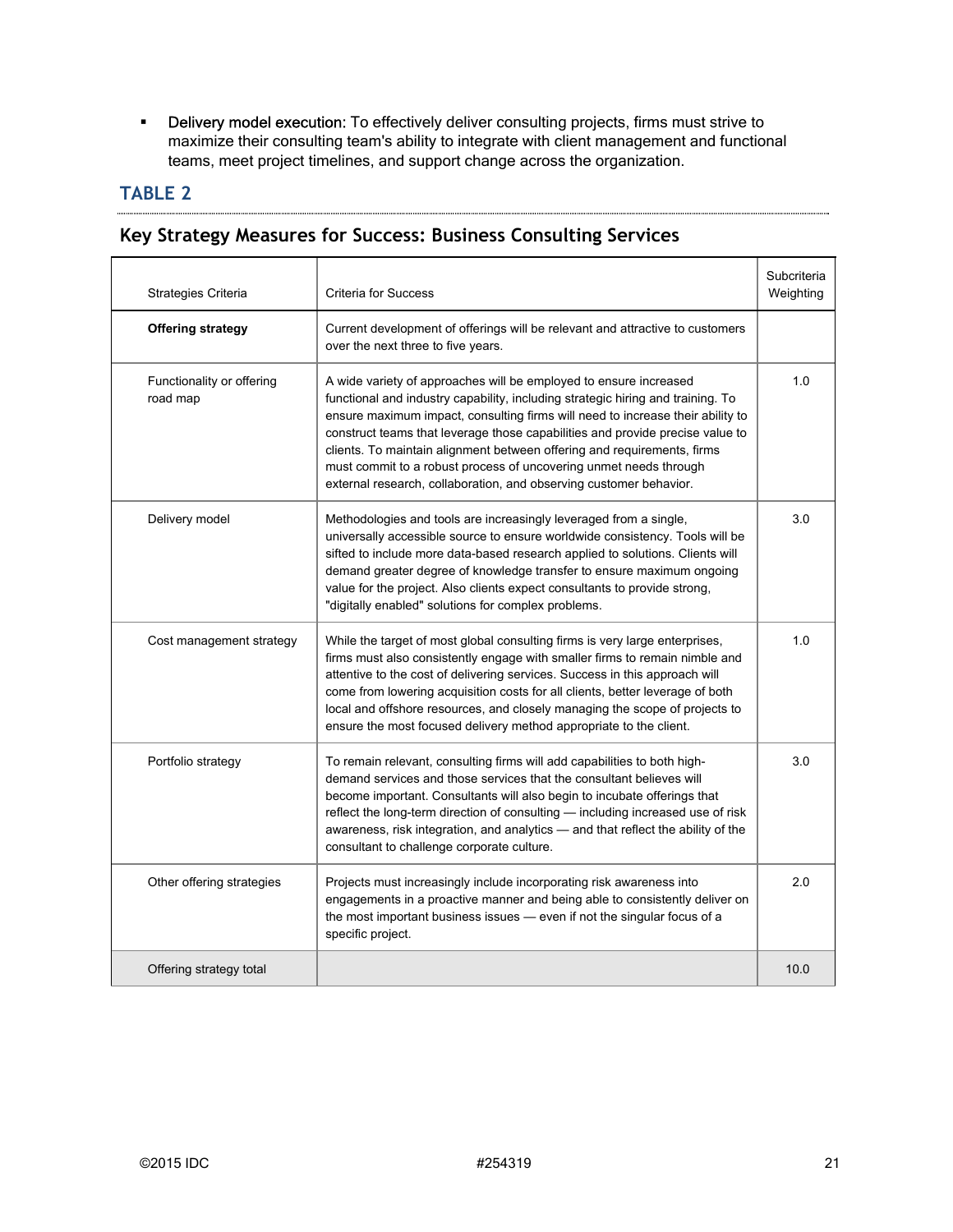## **Key Strategy Measures for Success: Business Consulting Services**

| Strategies Criteria                     | <b>Criteria for Success</b>                                                                                                                                                                                                                                                                                                                                                                                                                                                                                                                                                             | Subcriteria<br>Weighting |
|-----------------------------------------|-----------------------------------------------------------------------------------------------------------------------------------------------------------------------------------------------------------------------------------------------------------------------------------------------------------------------------------------------------------------------------------------------------------------------------------------------------------------------------------------------------------------------------------------------------------------------------------------|--------------------------|
| Go-to-market strategy                   | These strategies maximize the connection between offering and customers,<br>including choosing to target customer segments that offer the greatest<br>opportunity over the next three to five years.                                                                                                                                                                                                                                                                                                                                                                                    |                          |
| Sales/distribution strategy             | Consulting models are becoming more complex. Enterprise buyers need to<br>consume consultative services in increasingly diverse ways. While still<br>dominant, traditional engagement models are being supplemented by<br>"microsourcing" of technically complex but narrow tasks such as analytic<br>processing or ongoing benchmarking and information services provided with<br>less intensive "consultation" to support insourced analytical or benchmark<br>operations.                                                                                                            | 2.0                      |
| Marketing strategy                      | Growth comes from many types of opportunities and client interactions,<br>including temporal opportunities. Identifying areas of high demand and<br>providing comprehensive and timely solutions require an integrated firmwide<br>effort but will best serve the client's most important and immediate needs. In<br>addition, enterprises must perceive consultant competence in key issues to<br>gain permission to address specific client problems.                                                                                                                                 | 7.0                      |
| Customer service strategy               | Even large enterprise clients are increasingly reliant on the Web to explore,<br>evaluate, and even purchase consulting services and expect superior client<br>relationship services. Consulting service delivery must evolve to include<br>increased leverage of "digital" as a delivery channel.                                                                                                                                                                                                                                                                                      | 1.0                      |
| Go-to-market strategy total             |                                                                                                                                                                                                                                                                                                                                                                                                                                                                                                                                                                                         | 10.0                     |
| <b>Business strategy</b>                | Strategies to grow the business are aligned with market trends and future<br>opportunities over the next three to five years.                                                                                                                                                                                                                                                                                                                                                                                                                                                           |                          |
| Growth strategy                         | Firms poised for growth in the near term provide relevant specialized<br>offerings that address specific needs, particularly for industries, geographic<br>markets, or the size of the client. In addition, a consulting provider's ability to<br>cultivate a wide range of referenceable clients ensures the provider's<br>capabilities will get the widest exposure to opportunities. Growth strategy is<br>measured by both the diversity of the planned dimensions of growth and the<br>measure of enthusiasm of client recommendation across company size and<br>functional areas. | 6.0                      |
| Innovation/R&D pace and<br>productivity | Firms must be able to deliver innovation to their clients, in terms of both<br>leveraging existing experience for the unique benefit of a client and<br>developing a truly unique approach to solutions. Delivery of innovation is<br>measured by client perception of the innovation delivered on the project.                                                                                                                                                                                                                                                                         | 3.0                      |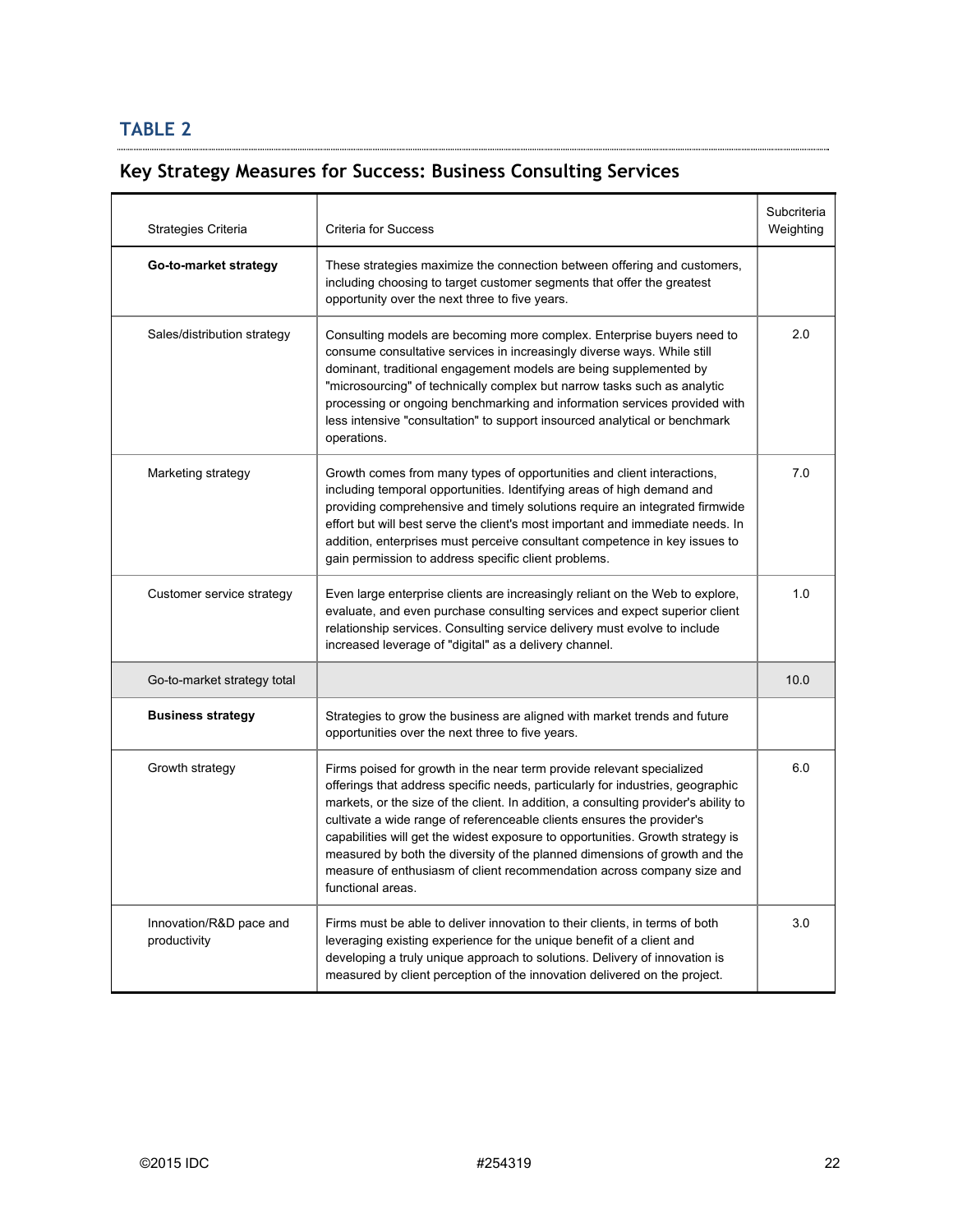### **Key Strategy Measures for Success: Business Consulting Services**

| Strategies Criteria     | Criteria for Success                                                                                                                                                                                                                                                                                                                                              | Subcriteria<br>Weighting |
|-------------------------|-------------------------------------------------------------------------------------------------------------------------------------------------------------------------------------------------------------------------------------------------------------------------------------------------------------------------------------------------------------------|--------------------------|
| Employee strategy       | To maximize the ongoing capability of the consultant's employees, firms<br>provide required training related to specific functional or technical areas and<br>related to more broad-based consulting capabilities. The hours of required<br>training demonstrate the commitment of the firm to specific, continuous<br>improvement of its individual consultants. | 1 O                      |
| Business strategy total |                                                                                                                                                                                                                                                                                                                                                                   | 10 C                     |

Source: IDC, 2015

#### **TABLE 3**

## **Key Capability Measures for Success: Business Consulting Services**

| Capabilities Criteria                           | <b>Criteria for Success</b>                                                                                                                                                                                                                                                                                                                                                                                                                                                                                              | Subcriteria<br>Weighting |
|-------------------------------------------------|--------------------------------------------------------------------------------------------------------------------------------------------------------------------------------------------------------------------------------------------------------------------------------------------------------------------------------------------------------------------------------------------------------------------------------------------------------------------------------------------------------------------------|--------------------------|
| <b>Offering capabilities</b>                    | The offering's capabilities align well with current market needs and<br>demands.                                                                                                                                                                                                                                                                                                                                                                                                                                         |                          |
| Functionality/offering delivered                | Offering capability is a combination of functional (domain) knowledge,<br>industry insights, and technical capabilities. Higher capability reflects<br>buyer perception of a firm's capability.                                                                                                                                                                                                                                                                                                                          | 3.0                      |
| Delivery model<br>appropriateness and execution | The appropriate delivery model must include an appropriate integration<br>with the client team and meet client-developed project timelines. In<br>addition, for consistent success, the consultant must drive and support a<br>culture of change. Higher capability is reflected in higher buyer perception<br>of a firm's capability in both the "ability to integrate with client team" and<br>the "ability to meet project timelines" and "drive and support change<br>across the organization."                      | 3.0                      |
| Cost competitiveness                            | Cost competitiveness can best be measured by the ability to deliver<br>financial benefits as a result of the project and directly improve client<br>performance. Higher capability reflects buyer perception of a firm's<br>capability.                                                                                                                                                                                                                                                                                  | 1.0                      |
| Portfolio benefits delivered                    | Evolved consulting firms will necessarily be required to provide a full<br>range of consulting services combined with an ability to provide specific<br>insights related to industry, technical, or domain issues. Evolved<br>consulting increasingly includes analytics or analytical components as a<br>delivery tool and output of engagements. Higher capability reflects buyer<br>perception of a firm's fullness and appropriateness of services offered and<br>ability to integrate analytics into an engagement. | 1.0                      |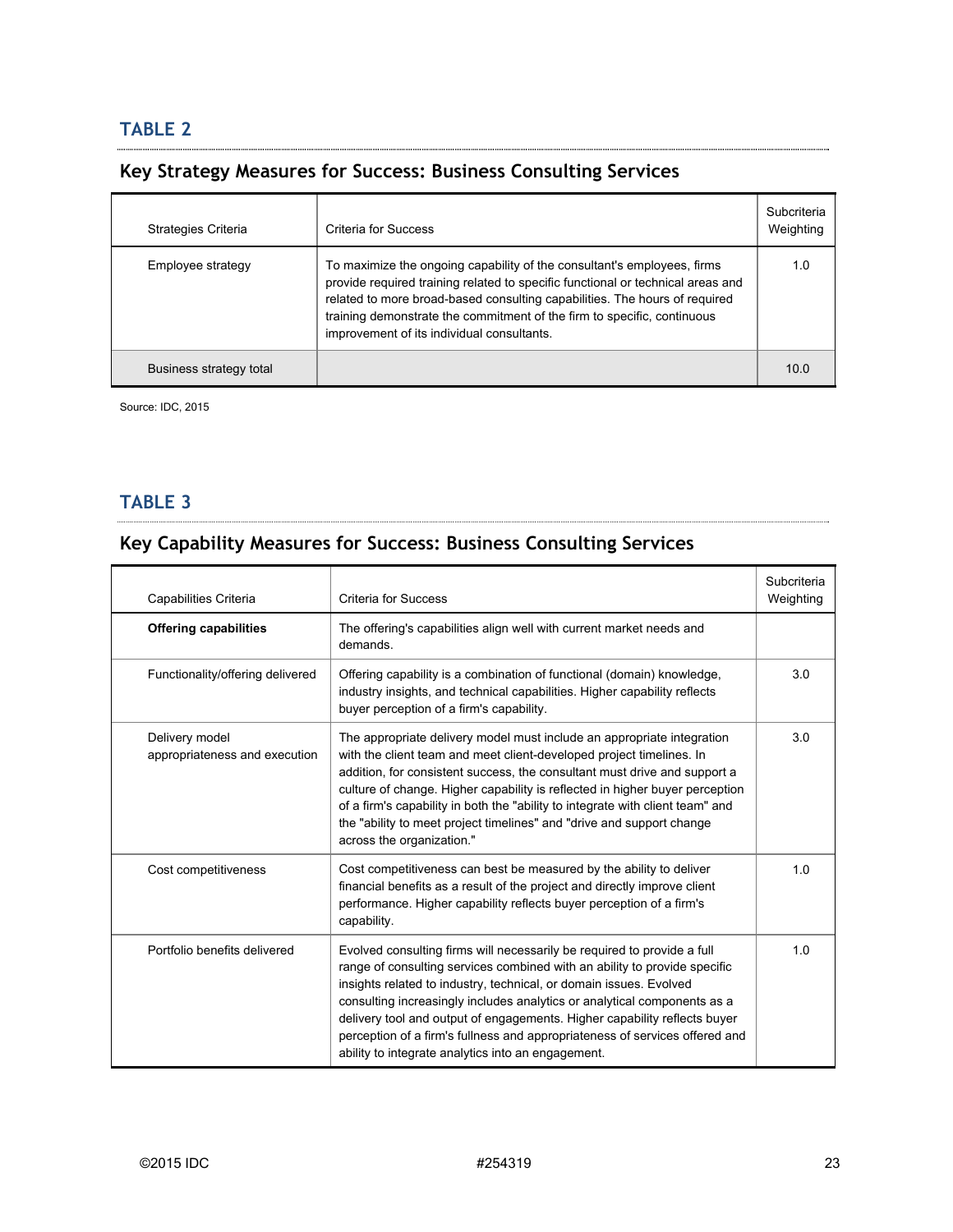#### **Key Capability Measures for Success: Business Consulting Services**

| Capabilities Criteria                         | <b>Criteria for Success</b>                                                                                                                                                                                                                                                                                                                         | Subcriteria<br>Weighting |
|-----------------------------------------------|-----------------------------------------------------------------------------------------------------------------------------------------------------------------------------------------------------------------------------------------------------------------------------------------------------------------------------------------------------|--------------------------|
| Other offering capabilities                   | Consulting firms are continually introducing new service offerings. For<br>high relevance, firms introduced a mix of both temporal and "foundational"<br>offerings in the past years. Those services must be fluid enough to evolve<br>additional needs or opportunities are discovered.                                                            | 2.0                      |
| Offering capabilities total                   |                                                                                                                                                                                                                                                                                                                                                     | 10.0                     |
| Go-to-market capabilities                     | These capabilities maximize the connection between offerings and<br>customers, such as delivery, partnerships, pricing, distribution, marketing,<br>sales, and service.                                                                                                                                                                             |                          |
| Sales/distribution structure,<br>capabilities | Firms must operate by balancing both local and global requirements.<br>Global presence indicates a firm's ability to respond and be relevant to<br>cross-geographic issues. Higher capability reflects buyer perception of a<br>firm's capability.                                                                                                  | 3.0                      |
| Marketing                                     | The ability of a firm to connect to its clients' issues is essential to<br>establishing a level of trust in the firm's ability to solve the problem. Issues<br>are evaluated and weighted based on regional priorities. Higher capability<br>reflects buyer perception of a firm's capability.                                                      | 7.0                      |
| Go-to-market capabilities total               |                                                                                                                                                                                                                                                                                                                                                     | 10.0                     |
| <b>Business capabilities</b>                  | Financial, employee, partner, and R&D management, among other<br>capabilities, are in agreement with current market opportunities.                                                                                                                                                                                                                  |                          |
| Growth strategy execution                     | Essential to a consulting firm's growth is the firm's ability to develop<br>"referenceable clients." Clients that strongly believe the firm will represent<br>their best interests are most often referred. Growth strategy execution is<br>measured by the degree of enthusiasm of industry-related<br>recommendations by clients.                 | 3.0                      |
| Employee management                           | In addition to "required training," the culture of continuous improvement in<br>an organization can be reflected by training initiatives and the training's<br>impact on the business. A higher score indicates a business impact of a<br>recent training initiative.                                                                               | 1.0                      |
| Other business capabilities                   | Also essential to a consulting firm's growth is the firm's ability to develop<br>"referenceable clients." Clients that strongly believe the firm will represent<br>their best interests are most often referred. Business capabilities are<br>measured by the degree of enthusiasm of recommendations by clients to<br>enterprises of similar size. | 6.0                      |
| Business capabilities total                   |                                                                                                                                                                                                                                                                                                                                                     | 10.0                     |

Source: IDC, 2015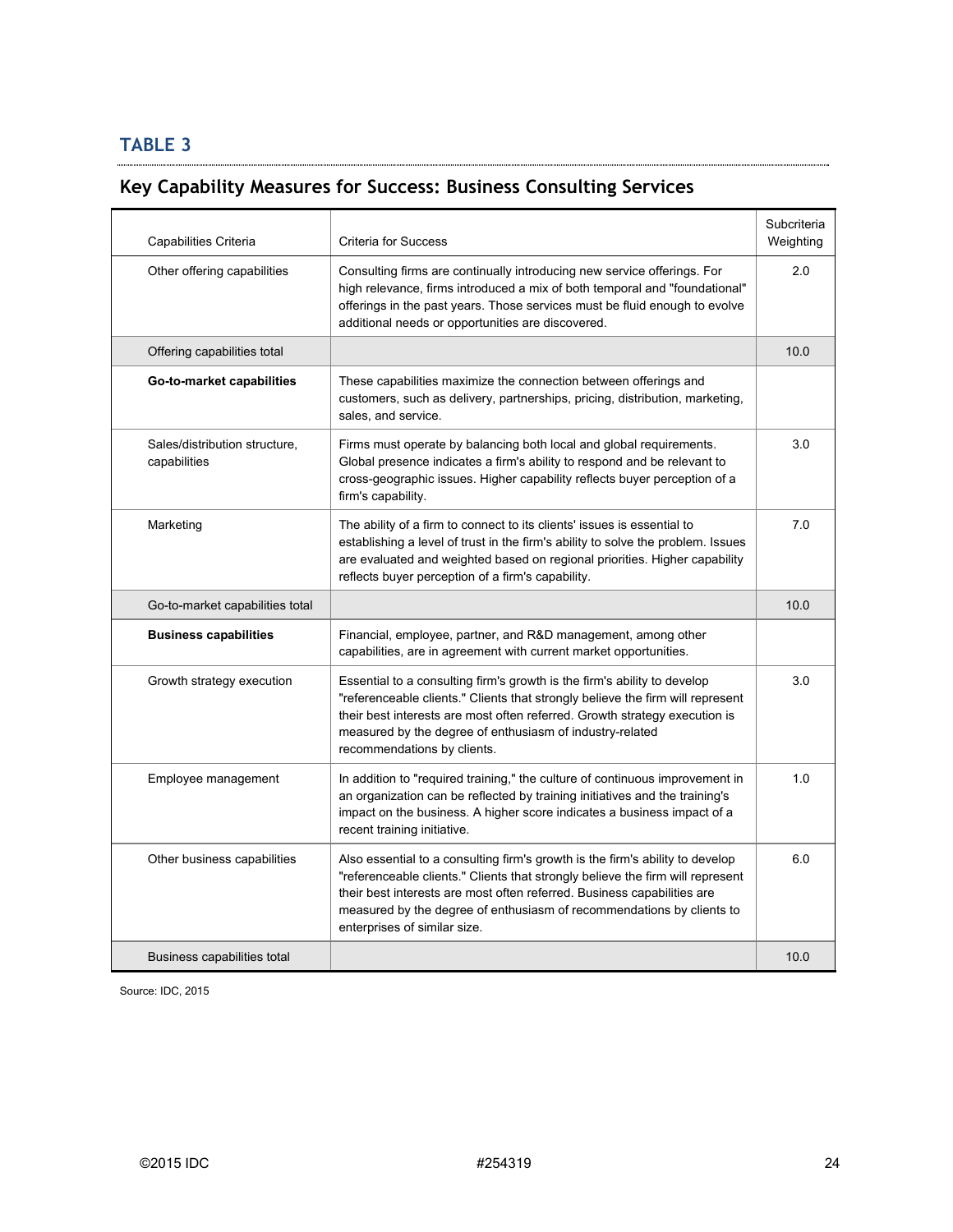#### **Aggregate Criteria Weighting for Business Consulting Services**

|                 | Weighting           |                       |
|-----------------|---------------------|-----------------------|
|                 | Strategies Criteria | Capabilities Criteria |
| Offering        | 4.5                 | 5.0                   |
| Go to market    | 3.0                 | 3.0                   |
| <b>Business</b> | 2.5                 | 2.0                   |
| Total           | 10.0                | 10.0                  |

Source: IDC, 2015

#### **LEARN MORE**

#### **Related Research**

- IDC MarketScape: Worldwide Business Consulting Services for the Banking Industry 2015 Vendor Assessment (IDC Financial Insights #FI253532, January 2015)
- **IDC MarketScape: Worldwide Business Consulting Services for the Capital Markets Industry** 2015 Vendor Assessment (IDC #253549, January 2015)
- **IDC MarketScape: Worldwide Business Consulting Services for the Insurance Industry 2015** Vendor Assessment (IDC #253461, January 2015)
- Accenture Off to a Strong Start in FY15 (IDC #IcUS25358014, December 2014)
- **Worldwide and Regional Business Consulting 2013 Vendor Shares (IDC #251468, September** 2014)
- **IDC MarketScape: Worldwide Supply Chain Management Business Consulting Services 2014** Vendor Assessment (IDC #250614, September 2014)
- **IDC MarketScape: Worldwide Finance and Accounting Consulting Services 2014 Vendor** Assessment (IDC #249540, July 2014)
- **IDC MarketScape: Worldwide Strategy Consulting Services 2014 Vendor Assessment (IDC** #249462, July 2014)
- **IDC MarketScape: Worldwide Enterprise Performance Management Business Consulting** Services 2014 Vendor Assessment (IDC #249463, July 2014)
- **IDC PeerScape: Critical Practices to Improve the People Dimension of Big Data and Analytics** Projects (IDC #249163, June 2014)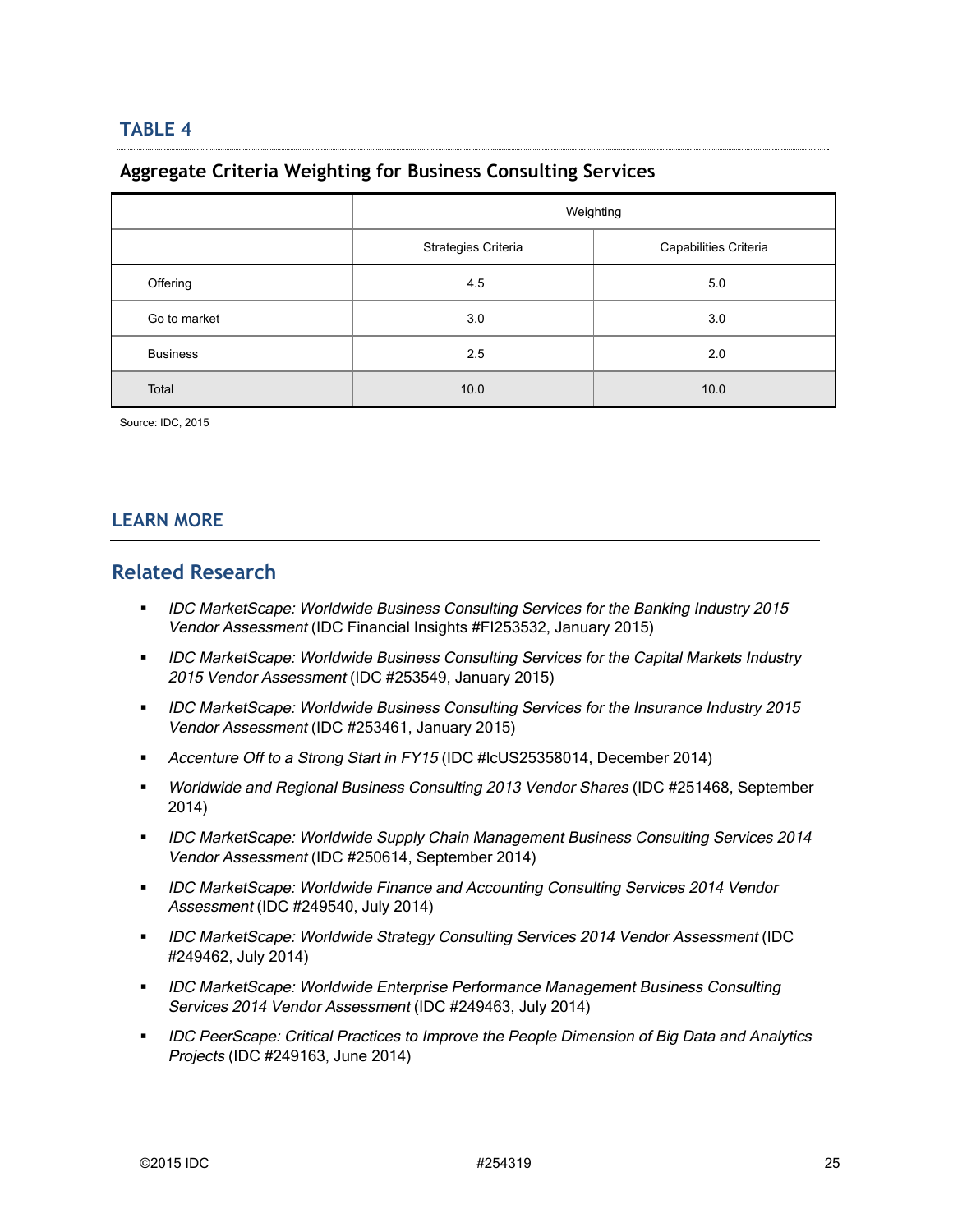- Worldwide and U.S. Business Consulting Services 2014–2018 Forecast: Realign for Growth (IDC #247767, April 2014)
- PwC and Booz & Company Finalize Merger: Announce the Creation of Strategy& (IDC #247874, April 2014)

## **Synopsis**

This IDC study uses the IDC MarketScape model to provide an assessment of a number of providers participating in the worldwide business consulting services market. The IDC MarketScape is an evaluation based on a comprehensive framework and a set of parameters that assesses providers relative to one another and to those factors expected to be most conducive to success in a given market during both the short term and the long term.

"While consulting providers are generally perceived as capable, buyers of consulting services are critical of consulting providers' ability to manage risk during the engagement — an essential component of many projects — and not as strong at helping evolve to use 'digital' approaches to improve products and services. In this research and others, we find that some vendors are better able to produce meaningful results than others." — Cushing Anderson, vice president, Business Consulting Services research